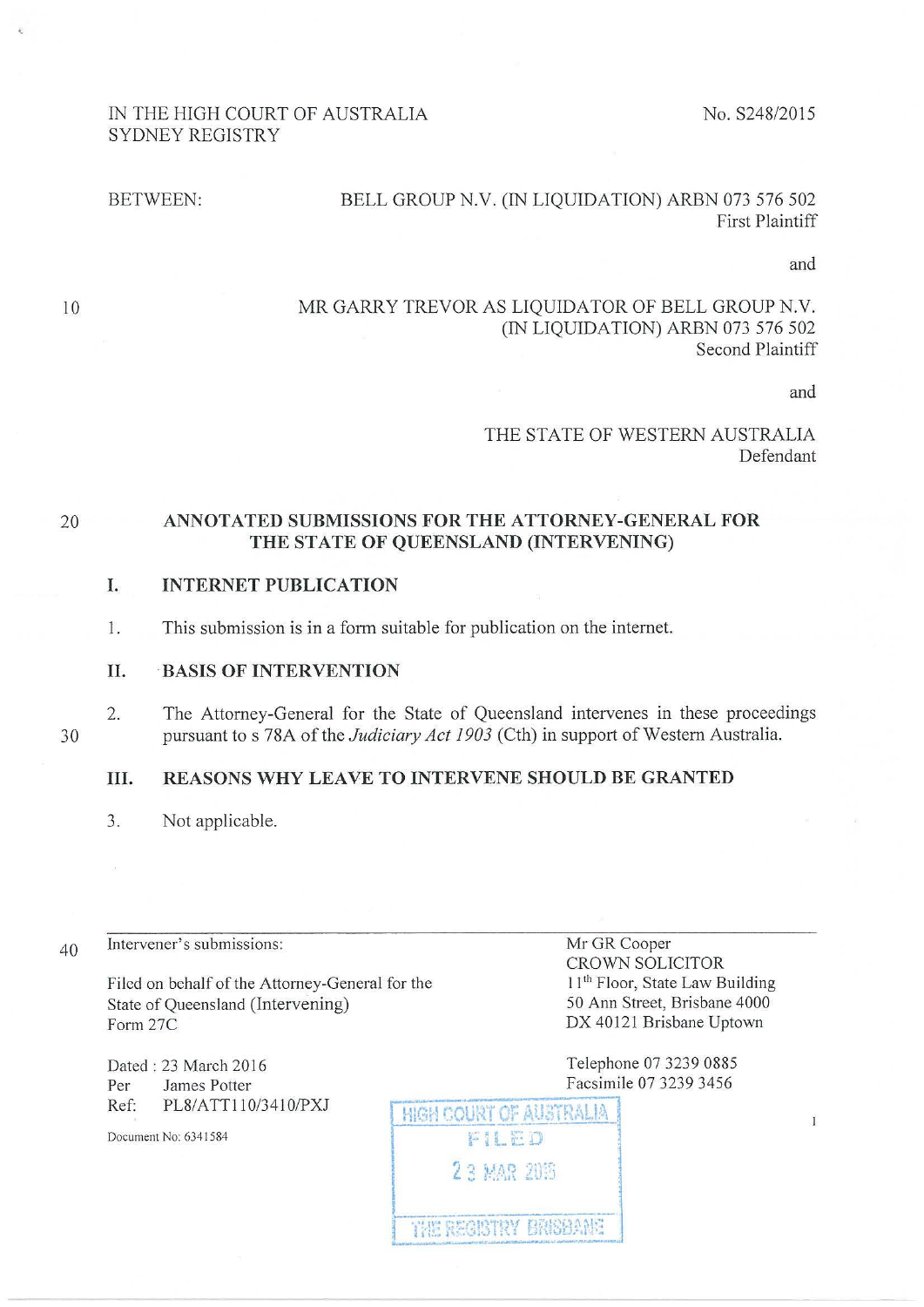# **IV. STATUTORY PROVISIONS**

4. The relevant provisions are set out in rows 2 to *4S* of the table in the Plaintiffs' Authorities Index.

# **V. SUBMISSIONS**

- 10 S. These submissions focus on the issues described as issues 3 and 4 in paragraph 2 of the Plaintiffs' submissions. That is, they focus on the alleged inconsistency between the *Corporations Act 2001* (Cth) ('Corporations Act') and the *Bell Group Companies (Finalisation of Matters and Distribution of Proceeds) Act 2015* (WA) ('Bell Group Act') under s I 09 of the *Constitution,* and whether ss *SF* and *SG* of the Corporations Act operate to avoid any such inconsistency.
	- 6. The Attorney-General anticipates being in a position to adopt generally the position of the Defendant, and other intervening States, in relation to those other issues, and as such does not intend to make comprehensive submissions on those other issues. However, the Attorney-General recognises that the issue of the operation of ss *SF* or *SG* of the Corporations Act may not arise for consideration by the Court in the event that issues I and S described in paragraph 2 of the Plaintiffs' submissions are determined against the Defendant. As such, the Attorney-General makes the following brief submissions to supplement those of the Defendant in respect of those other issues before addressing the operation of ss *SF* and *SG.*

# *Construction of Bell Group Act and the income tax legislation*

- 7. The proper approach to construction of the Bell Group Act is that set out by this Court in *Project Blue Sky v Australian Broadcasting Authority*.<sup>1</sup> Their Honours cited Dixon CJ in *Commissioner for Railways (NSW) v Agalianos,2* who pointed out that 'the context, the general purpose and policy of a provision and its consistency with fairness are surer guides to its meaning than the logic with which it is constructed'. As a result, the majority held that 'the process of construction must always begin by examining the context of the provision that is being construed'.<sup>3</sup> Such an approach is apt in the present case.
- 8. A crucial part of the context of the Bell Group Act is the remedial purpose of the legislation and the vice which the Western Australian legislature was seeking to address. In that regard, s 4(a) of the Bell Group Act lists as the first object of the Bell Group Act the need to provide a mechanism, which avoids litigation, for the distribution of funds recovered as a result of the extensive and long-running  $-$  two decades – litigation surrounding the liquidation of the Bell group of companies.

40

20

<sup>&</sup>lt;sup>1</sup> Project Blue Sky v Australian Broadcasting Authority (1998) 194 CLR 355.<br><sup>2</sup> Commissioner for Railways (NSW) v Agalianos (1955) 92 CLR 390 at 397.<br><sup>3</sup> Project Blue Sky v Australian Broadcasting Authority (1998) 194 CLR Kirby and Hayne JJ).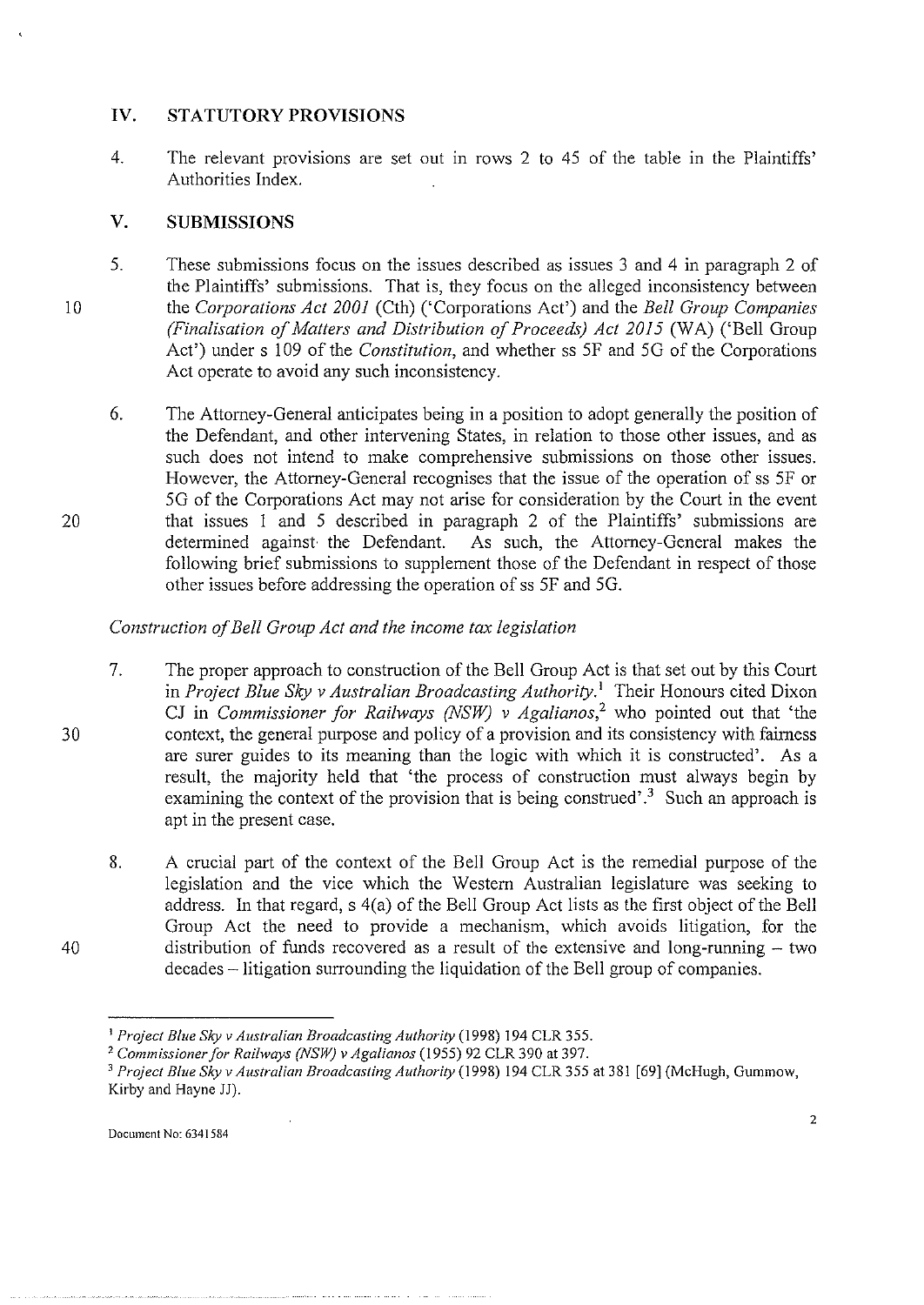- 9. The Bell Group Act therefore falls to be construed against the backdrop of the difficulties of finalising the complex external administration of a large number of multiple groups of companies, and the view of the Western Australia legislature that ss 5F and 5G of the Corporations Act provide an apt means to deal with this problem.
- 10. One particular aspect of construction of the Bell Group Act which the Plaintiffs put in issue is s 25(1). That provision allows a creditor to prove a liability of certain Bell Group companies (referred to as the WA Bell Companies) under the Bell Group Act if that liability was admissible to proof under Part 5.6 of the Corporations Act. The Plaintiffs' preferred construction of this section is that it does not apply to a creditor of a company ordered to be wound up before 23 June 1993, as the liabilities of those companies arise under transitional provisions of the Corporations Act rather than Part 5.6 of the Corporations Act.4
- 11. If correct, this construction would frustrate the intended operation of the Bell Group Act, as several WA Bell Companies were ordered to be wound up before 23 June 1993. On the Plaintiffs' preferred construction, no creditor of those companies, including the Commonwealth, is entitled to lodge a proof of debt under the Bell Group Act. Given the object of the Bell Group Act, which includes making reasonable provision for the satisfaction of liabilities owed to creditors of the WA Bell Companies,<sup>5</sup> it cannot have been the intention of the Western Australian Parliament that creditors of WA Bell Companies ordered to be wound up before 23 June 1993 would not be entitled to lodge a proof of debt. An interpretation which will ensure attainment of the object of the legislation is to be preferred to one which does not.<sup>6</sup>

12. This consideration favours a construction of s 25(1) of the Bell Group Act which allows lodgement of a proof of debt not only in relation to liabilities which were admissible to proof under Part 5.6 of the Corporations Act, but also to liabilities which were admissible to proof under corresponding provisions of the Corporations Law, before those provisions were substituted with rights arising under transitional provisions of the Corporations Act. In that regard, the Attorney-General anticipates being able to support generally the construction of these provisions of the Bell Group Act to be advanced by the Defendant.

40

10

20

<sup>&</sup>lt;sup>4</sup> Plaintiffs' submissions (PS) [23].

<sup>&</sup>lt;sup>5</sup> Section 4(f) of the Bell Group Act.<br><sup>6</sup> *Nokes v Doncaster Amalgamated Collieries Ltd* [1940] AC 1014 at 1022 (Lord Simon).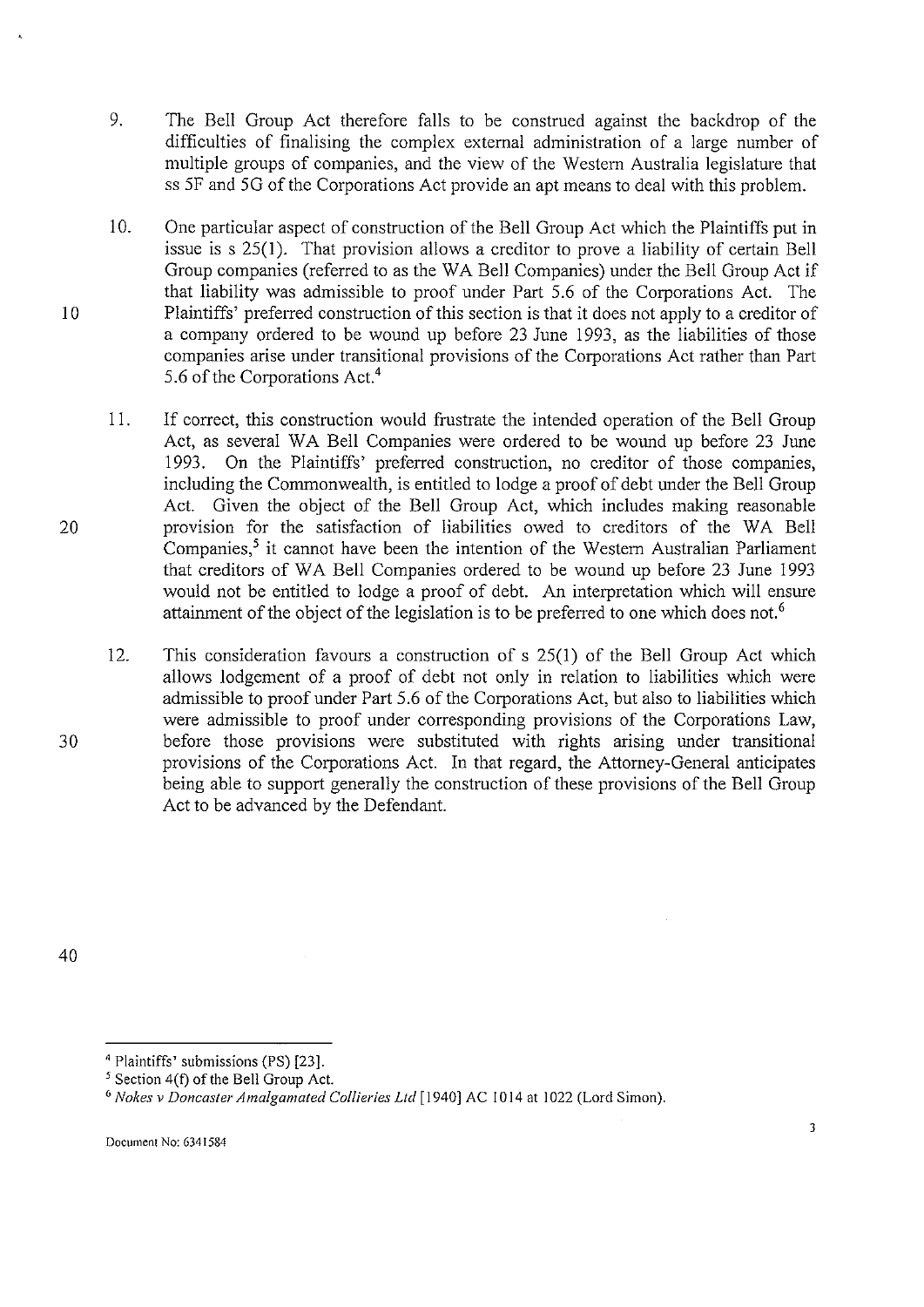# *Alleged inconsistency with s 39(2) of the Judiciary Act 1903 (Cth) and Chapter JlJ*

- 13. The Plaintiffs' submissions contend, in relation to the alleged inconsistency between the Bell Group Act and s 39(2) of the *Judiciary Act 1903* (Cth) ('Judiciary Act'), that the Bell Group Act has the legal and practical effect of rendering ineffective the exercise by the Supreme Court of the judicial power of the Commonwealth invested in it by s  $39(2)$  of the Judiciary Act.<sup>7</sup> The Attorney-General submits that the Bell Group Act does not have this effect.
- 10 14. A majority of this Court has held that it would be inconsistent with s I 09 of the *Constitution* for a State law to withdraw the effective authority to quell controversies from a court which is exercising federal jurisdiction conferred by s 77 of the Judiciary Act. $8$  However, that judgment also held that it was well-established from decisions under s 79 of the Judiciary Act that a State law may be applicable as a source of rights and remedies in federal jurisdiction, even though that State law identifies only the courts of the enacting State as the courts to provide those remedies.
- 20 15. The categories of State laws which may apply to a court exercising federal jurisdiction include State statutes of limitations which bar causes of action after a certain time period.9 By implication, a State law which prevents a cause of action being brought after expiry of a limitation period does not have the effect of withdrawing from the court effective authority to quell the controversy and would therefore not be inconsistent with the conferral of federal jurisdiction under s 77 of the Judiciary Act and not offends 109 of the *Constitution.* Likewise, a State law such ass 25(5) of the Bell Group Act which prevents the making or maintenance of certain actions would also not offend s 1 09 on this basis.
	- 16. The Plaintiffs' submissions also contend that other aspects of the Bell Group Act render ineffective the exercise by the Supreme Court of federal jurisdiction, such as s 22, which transfers property the subject of the Supreme Court proceedings to the WA Bell Companies Administrator Authority established by the Bell Group Act ('the Authority'), or s 26, which voids certain agreements relevant to the Supreme Court proceedings.<sup>10</sup> However, these provisions merely alter the factual circumstances and legal rights and obligations which apply to the parties to the proceedings, rather than affecting the Supreme Court's jurisdiction.
		- 17. The Plaintiffs' submissions that the Bell Group Act infringes Chapter III of the *Constitution*<sup>11</sup> should be rejected for the same reasons. Although the relationship between the Plaintiffs' Chapter III argument and the argument of inconsistency with

<sup>40</sup> 

<sup>7</sup> PS [131]-[133].

<sup>8</sup>*Australian Securities and Investments Commission v Edensor Nominees* **at [68] (Gleeson CJ, Gaudron and**  Gummow J).

<sup>9</sup> See for example *John Robertson* & *Co Ltdv Ferguson Transfotmers Pty Ltd* (1973) 129 CLR 65 at SS· (Gibbs J).

<sup>&</sup>lt;sup>10</sup> PS [135].<br><sup>11</sup> PS [137]-[145].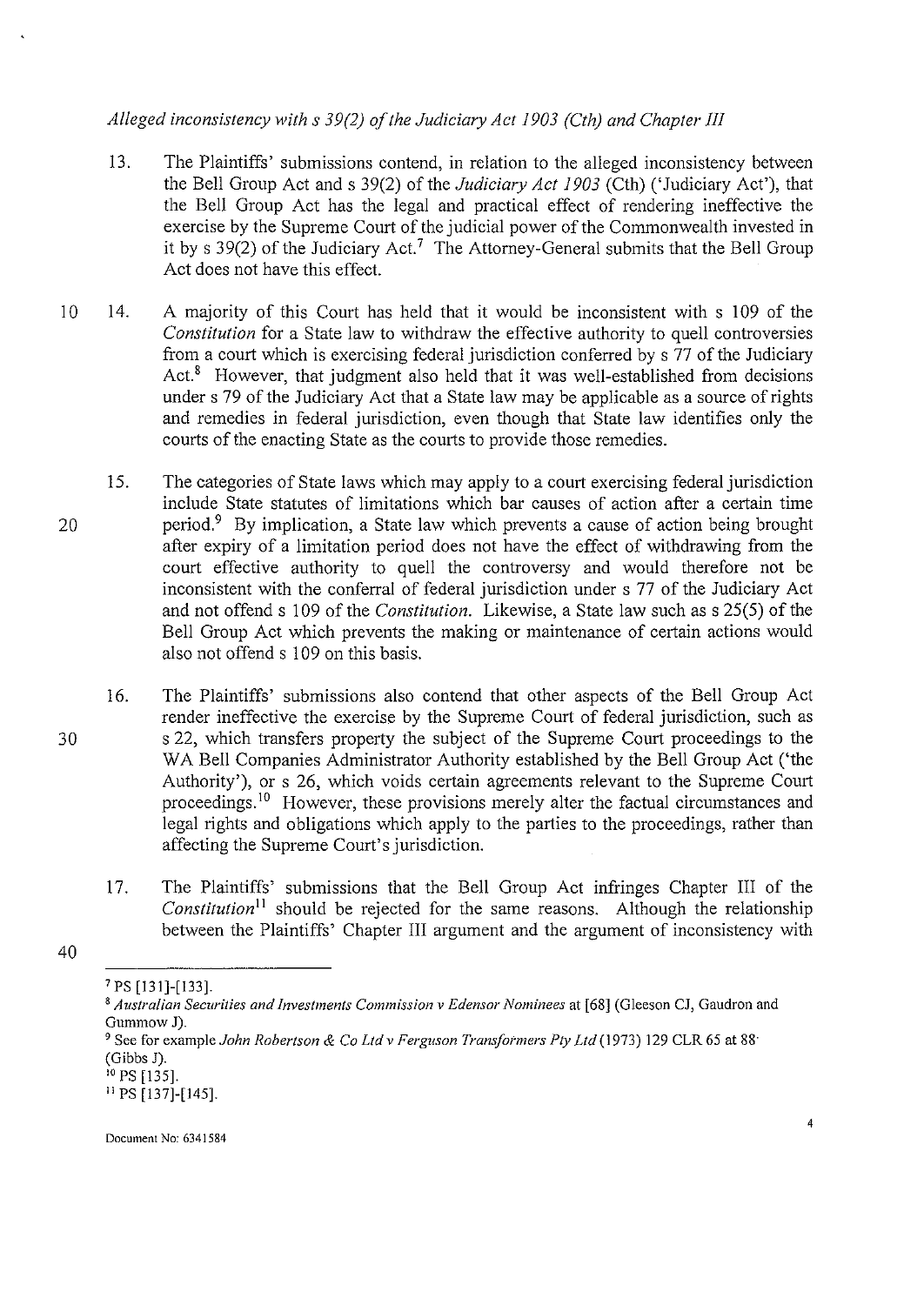s 39(2) of the Judiciary Act is, respectfully, not entirely clear, the former argument also appears to rely on the assertion that the Bell Group Act prevents the Court from exercising the judicial power of the Commonwealth invested in the Court under Chapter III, which the Attorney-General submits is not the case for the reasons set out above.

# *Alleged inconsistency between Corporations Act and Bell Group Act*

- 18. A State law which is inconsistent with a law of the Commonwealth will, by virtue of s 109 of the *Constitution*, be invalid (inoperative)<sup>12</sup> to the extent of the inconsistency. Section 109 inconsistency is sometimes categorised as 'direct' or 'indirect'.
	- 19. A *direct* inconsistency will arise where:
		- it is not possible to obey both the Commonwealth and State laws (the *first kind* of direct inconsistency);  $13$  or
		- the State law, if valid, would 'alter, impair or detract from' the operation of the Commonwealth law (the *second kind* of direct inconsistency).<sup>14</sup>
- 20 20. An *indirect* inconsistency arises where the Commonwealth law evinces an intention to 'cover the field' of its operation, and completely, exhaustively or exclusively govern the relevant conduct or matters,<sup>15</sup> or be a 'complete statement of the law governing a particular matter or set of rights or duties'.<sup>16</sup>
	- 21. The current matter concerns an alleged inconsistency between the Corporations Act and the Bell Group Act. Part 1.1A of Chapter 1 of the Corporations Act makes provision for the interaction between Corporations legislation and State laws.

*No indirect inconsistency* 

22. Section SE, in Part !.lA provides as follows:

#### SE Concurrent operation intended

- (I) The Corporations legislation is not intended to exclude or limit the concurrent operation of any law of a State or Territory.
- $\ddotsc$
- (4) This section does not apply to the law of the State or Territory if there is a direct inconsistency between the Corporations legislation and that law.

30

<sup>&</sup>lt;sup>12</sup> Carter v Egg & Egg Pulp Marketing Board (Vic) (1942) 66 CLR 557 at 573 (Latham CJ).<br><sup>13</sup> For example, where the State law requires a particular thing be done and a Commonwealth law prohibits that

same particular thing being done: *R v Licensing Court of Brisbane; Ex parte Daniel/* (1920) 28 CLR 23. 14 *Victoria v Commonwealth* (1937) 58 CLR 618 at 630 (Dixon J).

<sup>15</sup>*Ex parte McLean* (1930) 43 CLR 472 at 483 (Dixon J).

<sup>16</sup>*Victoria v Commonwealth* (1937) 58 CLR 618 at 630 (Dixon J).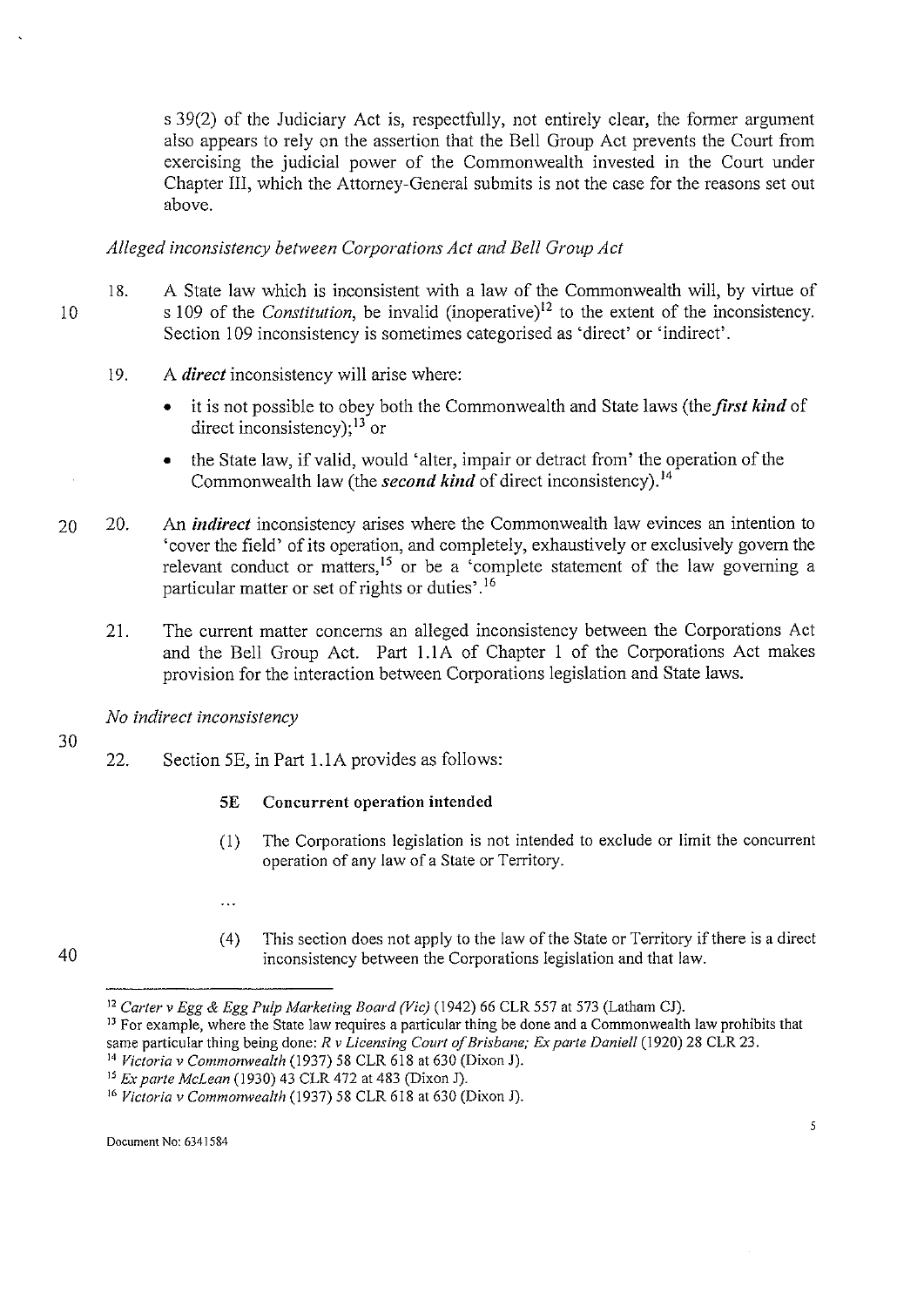- Note: Section *SG* prevents direct inconsistencies arising in some cases by limiting the operation of the Corporations legislation.
- 23. It is clear that s *SE* rules out any indirect inconsistency between the Corporations Act and a State law.
- 24. In *R v Credit Tribunal; Ex parte General Motors Acceptance Corporation*,<sup>17</sup> Mason J held that a similar provision in the *Trade Practices Act 1974* (Cth) made clear that the Commonwealth law was not intended to cover the field, and left room for the operation of State laws which did not conflict with the Commonwealth law:<sup>18</sup>

[A] Commonwealth law may provide that it is not intended to make exhaustive or exclusive provision with respect to the subject matter with which it deals, thereby enabling State laws, not inconsistent with Commonwealth law, to have an operation. Here again the Commonwealth law does not of its own force give State law a valid operation. All that it does is to make it clear that the Commonwealth law is not intended to cover the field, thereby leaving room for the operation of such State laws as do not conflict with Commonwealth law.

- 20 ... where there is no direct inconsistency, where inconsistency can only arise if the Commonwealth law is intended to be an exhaustive and exclusive law, a provision of the kind under consideration will be effective to avoid inconsistency by making it clear that the law is not intended to be exhaustive or exclusive.
	- *2S.*  It is true that the presence of a concurrent operation provision does not conclusively demonstrate an intention not to cover the field.<sup>19</sup> However, the Attorney-General submits that s *SE* is a clear indication that the Commonwealth Parliament did not intend that the Corporations Act would cover the field, as it is not intended to be a "complete statement of the law governing a particular matter or set of rights or duties", in the sense referred to by Dixon J in *Victoria v Commonwealth.*
	- 26. As Barrett J held in *HIH Casualty* & *General Insurance Ltd and Others v Building Insurers' Guarantee Corporation and Another20* about the effect of s SE:

The Commonwealth law thus contains its own explicit statement that it is not intended to be, according to Dixon J's formulation, a "complete statement of the law governing a particular matter or set of rights and duties". On the contrary, it is clear, at least so far as s *SE* is concerned, that State and Territory laws may also regulate matters, rights

30

<sup>40</sup> 

<sup>&</sup>lt;sup>17</sup> R v Credit Tribunal; Ex parte General Motors Acceptance Corporation (1977) 137 CLR 545.<br><sup>18</sup> R v Credit Tribunal; Ex parte General Motors Acceptance Corporation (1977) 137 CLR 545 at 563-564<br>(Mason J).

<sup>&</sup>lt;sup>19</sup> *Momcilovic v The Queen* (2011) 245 CLR 1, 121 [272] (Gummow J, French CJ and Bell J agreeing), 134 [316], 142 [344] (Hayne J diss), 189 [472-473] (Heydon J), 238-239 [654] (Crennan and Kiefel JJ).

<sup>[316], 142 [344] (</sup>Hayne J diss), 189 [472-473] (Heydon J), 238-239 [654] (Crennan and Kiefel JJ). 20 *HIH Casualty* **&** *Genera/Insurance Ltd and Others v Building Insurers' Guarantee Corporation and Another*  [2003] NSWSC I 083 *(HJH Case).*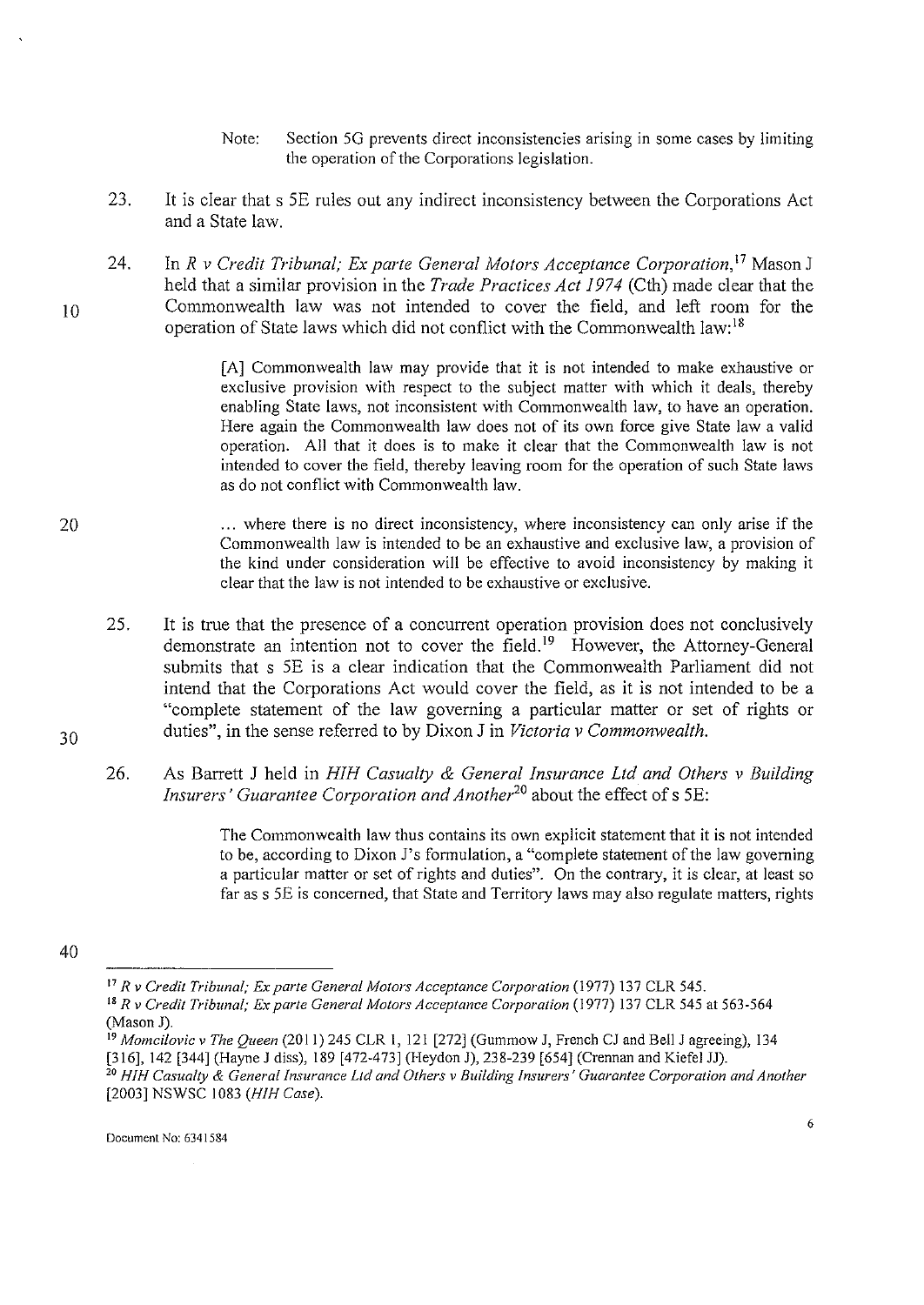and duties with which the Commonwealth law is concerned, provided that they do not do so in a way which involves "direct inconsistency".<sup>21</sup>

- 27. A similar conclusion was reached by the Court of Appeal of the Supreme Court of Victoria<sup>22</sup> and the Supreme Court of Victoria.<sup>23</sup>
- 28. The Attorney-General therefore submits that indirect inconsistency is not relevant to the current case, and only direct inconsistency can arise between the Corporations Act and the Bell Group Act.

*Direct inconsistency* 

- 29. The Attorney-General concedes that there would at least be some level of direct inconsistency between the Bell Group Act and the Corporations Act, were it not for s *SF,* which allows a State law to exclude the operation of the Corporations Act in certain circumstances, and/or s 50, which contains provisions aimed at avoiding direct inconsistency between the Corporations Act and State laws.
- 20 30. This is because the Bell Group Act and the Corporations Act carmot operate concurrently. The Corporations Act, and in particular Part 5, establishes a scheme for external administration of companies, which contemplates the appointment of liquidators and the exercise of certain powers by the liquidators in order to realise the assets of the companies and distribute funds of the company to creditors.
	- 31. The Bell Group Act establishes a separate legislative mechanism for winding up of the WA Bell Companies, vests the property of those companies in the Authority, and grants the Authority similar powers to those which the liquidator of those companies appointed under the Corporations Act have.
- 30 32. As both mechanisms for winding up of the WA Bell Companies are mutually exclusive and carmot operate together, it is clear that, setting aside the operation of ss 5F and 5G for the moment, there will be some level of direct inconsistency between the Bell Group Act and the Corporations Act.
	- 33. The Attorney-General does not intend to make detailed submissions about the extent of the direct inconsistency which would, apart from ss 5F and 5G, exist between the Bell Group Act and the Corporations Act, and does not concede that all of the instances of inconsistency which are alleged in the Plaintiffs' submissions can properly said to give rise to inconsistency as a result of s I 09 of the *Constitution.*

<sup>40</sup> 

<sup>21</sup> *HJH Case* at 190 [78] (Barrett J).

<sup>22</sup>*Loo v Director of Public Prosecutions (Vie)* (2005) 192 FLR 271 at 285, [2005] VSCA 161 at [25] (Winneke P, with whom Charles and Callaway JJA agreed), *Bow Ye Investments Pty Ltd {in liq.) v Director of Public Prosecutions & Ors* (2009) 299 FLR 102 at 116, [2009] VSCA 149 at [71] (Warren CJ, with whom Buchanan JA and Vickery AJA agreed).

<sup>&</sup>lt;sup>23</sup> IG Index plc v New South Wales (2006) 198 FLR 132 at 142-143, [2006] VSC 108 at [39] (Bongiorno J) (reversed on appeal, but not on this point, in *New South Wales v JG Index plc* (2007) 17 VR 87, [2007] VSCA 212 (Buchanan, Nettle and Neave JJA)).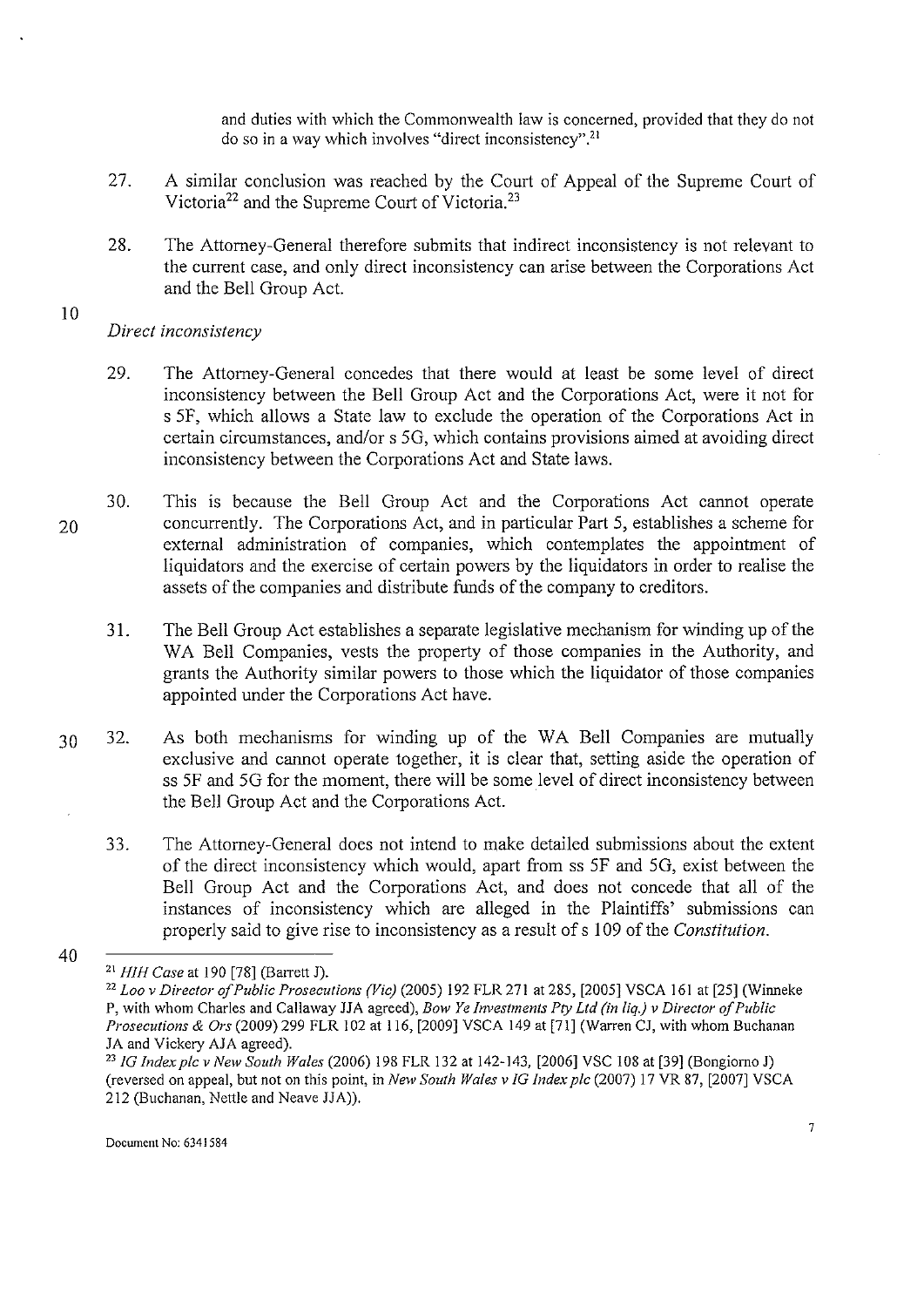34. Instead, these submissions focus on the extent to which a State law such as the Bell Group Act can exclude the Corporations Act under s *SF,* and the extent to which s 50 will operate to avoid what would otherwise be direct inconsistency between a State law such as the Bell Group Act and the Corporations Act.

*Section 5F* 

- 35. Section *SF* allows State legislation to declare a matter to be an excluded matter for the purposes of s *SF,* in relation to:
	- $\bullet$  the whole of the Corporations legislation:<sup>24</sup>
	- a specified provision of the Corporations legislation;<sup>25</sup>
	- the Corporations legislation other than a specified provision; $^{26}$  or
	- the Corporations legislation otherwise than to a specified extent.<sup>27</sup>
- 20 36. For the purposes of s 5F, a 'matter' includes an act, omission, body, person or thing.<sup>28</sup>
	- 37. Section 51(1) of the Bell Group Act declares each WA Bell Company to be an excluded matter for the purposes of s *SF,* in relation to the whole of the Corporations legislation, other than to the extent specified in  $s$  51(2) and (3). This utilises the mechanism in s 5F(l )(d) of declaring a matter to be an excluded matter in relation to the Corporations legislation other than a specified provision.
- 30 38. If a State law makes a declaration as contemplated by  $s$  5F(1)(d), then s 5F(2) applies and by force of s 5F(2) the provisions of the Corporations legislation, other than s *SF*  and otherwise than to the extent specified in the State law, do not apply *in the State or Territory* in relation to the matter.<sup>29</sup>
	- 39. The declaration in s 51 of the Bell Group Act therefore means that, by force of s 5F(2), the Corporations Act, other than s *SF,* does not apply in Western Australia in relation to the WA Bell Companies, other than to the extent specified in s 51(2) and (3) of the Bell Group Act.

<sup>40 24</sup> Corporations Act, s SF(l)(a). 'Corporations legislation' includes the Corporations Act, the *Australian Securities and Investments Commission Act 2001,* **regulations made under it, and various rules of court. For the**  purposes of these submissions, it is sufficient to refer to the Corporations Act rather than other aspects of the Corporations legislation.

<sup>&</sup>lt;sup>25</sup> Corporations Act, s 5F(1)(b).<br><sup>26</sup> Corporations Act, s 5F(1)(c).<br><sup>27</sup> Corporations Act, s 5F(1)(d).<br><sup>28</sup> Corporations Act, s 5F(6).

<sup>&</sup>lt;sup>29</sup> Corporations Act, s  $5F(2)(d)$  (emphasis added).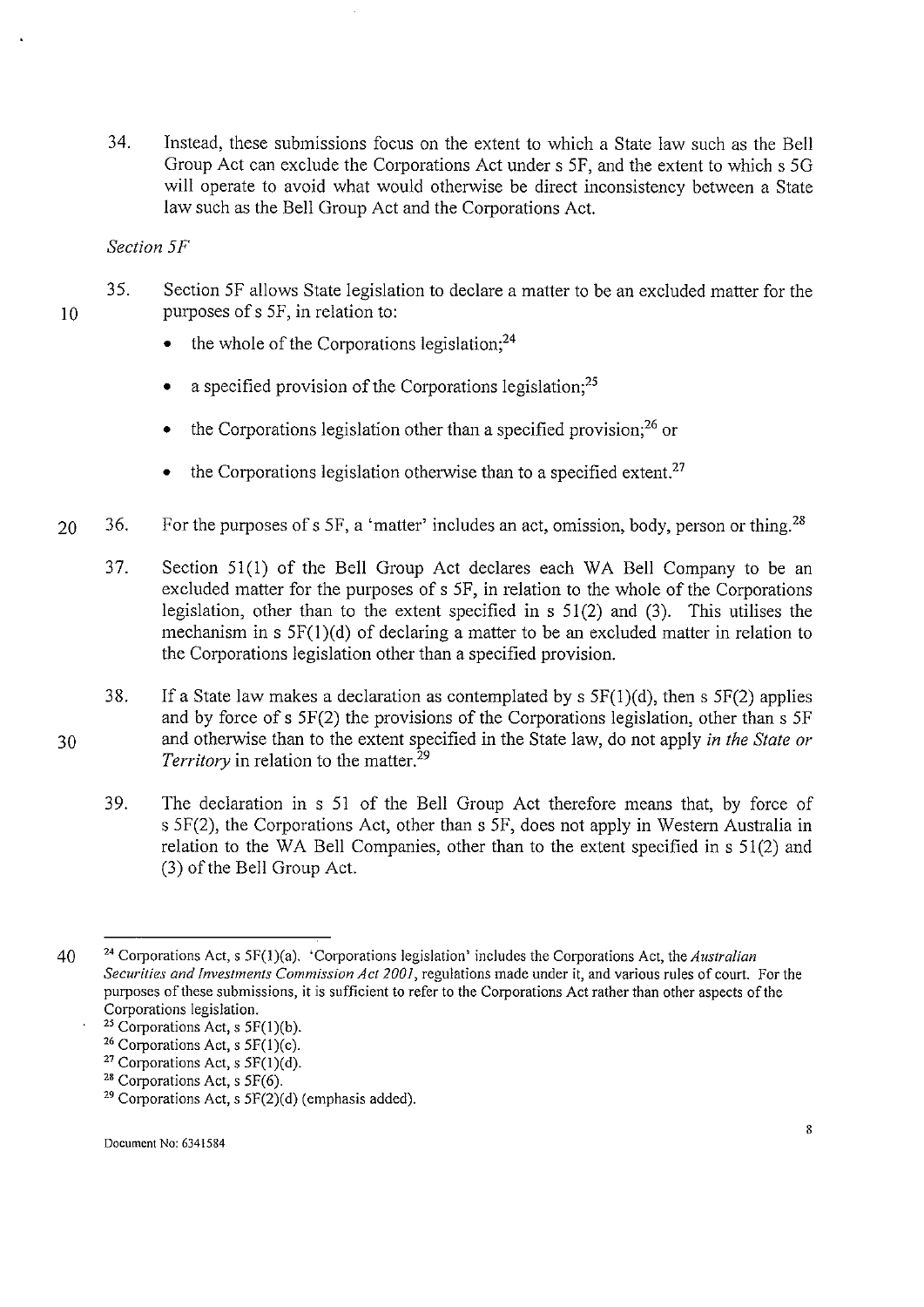- 40. The Plaintiffs' case, in relation to s *SF,* rests upon the submission that the words 'in the State or Territory' in s SF(2) mean that s SF(2) only operates to dis-apply provisions of the Corporations Act if those provisions 'operate in a territorially defined or territorially ascertainable way'. 30
- 41. The Plaintiffs submit that the provisions of the Corporations Act in question do not operate in a territorially defined or ascertainable way, and are therefore not dis-applied in Western Australia in relation to each WA Bell company.<sup>31</sup> The Plaintiffs submit, in the alternative, that s *SF* only operates to dis-apply the relevant provisions of the Corporations Act from operating in Western Australia, and does not exclude these provisions from operating elsewhere in Australia.<sup>32</sup> As a result, the Plaintiffs submit that s *SF* does not operate to avoid an inconsistency between the provisions of the Corporations Act and the Bell Group Act.<sup>33</sup>
- 42. Support for this view can be found from the judgment of Barrett J in the *HIH Case.*  That case involved an inconsistency between ss *SSS* and *SS6* of the Corporations Act, which provide for certain unsecured debts to be paid in priority to other unsecured debts in a winding up of a company, and s S62A, which deals with reinsurance held by the company in the course of winding up in respect of insurances written by the company. Certain State and Territory laws were said to be inconsistent with these Corporations Act provisions as the State and Territory laws had the effect that assets of certain companies, consisting of contractual rights against a reinsurer, were unavailable for application in accordance with ss *SSS* and *SS6.* Further, the State and Territory laws required the proceeds of reinsurance to be applied in a way which ranked in priority to other payments.<sup>34</sup>
- 43. His Honour held that s *SF* would accommodate a provision of State law which had clear territorial attributes, such as a requirement of State law enabling a resident of that State to carry on a financial services business without obtaining the licence otherwise required under the Corporations Act. However, His Honour held that the circumstances of the *HIH Case* 'involve no such activity having or capable of having a territorial quality linked to a State or Territory'.<sup>35</sup>
	- 44. The provisions of the Corporations Act in question in the *HIH Case* related to a company registered in 'this jurisdiction' as defined in s 9 of the Corporations Act, being the geographical area of all the States, the Australian Capital Territory and the Northern Territory. The company had 'one indivisible existence as a body corporate' throughout 'this jurisdiction'. The provisions of the Corporations Act which directed the manner of application of the property of in the course of winding up of such a company, and the order in which debts and claims were to be paid in such a winding

10

20

30

<sup>&</sup>lt;sup>30</sup> Amended Statement of Claim (ASC) [79], PS [95].<br><sup>31</sup> ASC [80], PS [96].<br><sup>32</sup> ASC [81], PS [98].<br><sup>33</sup> ASC [82].<br><sup>34</sup> HIH Case at 181-182 [71] (Barrett J).

<sup>34</sup>*HIHCaseat* 181-182 (71] (BarrettJ). 35 *HIH Case* at 193 (90] (Barrel! J).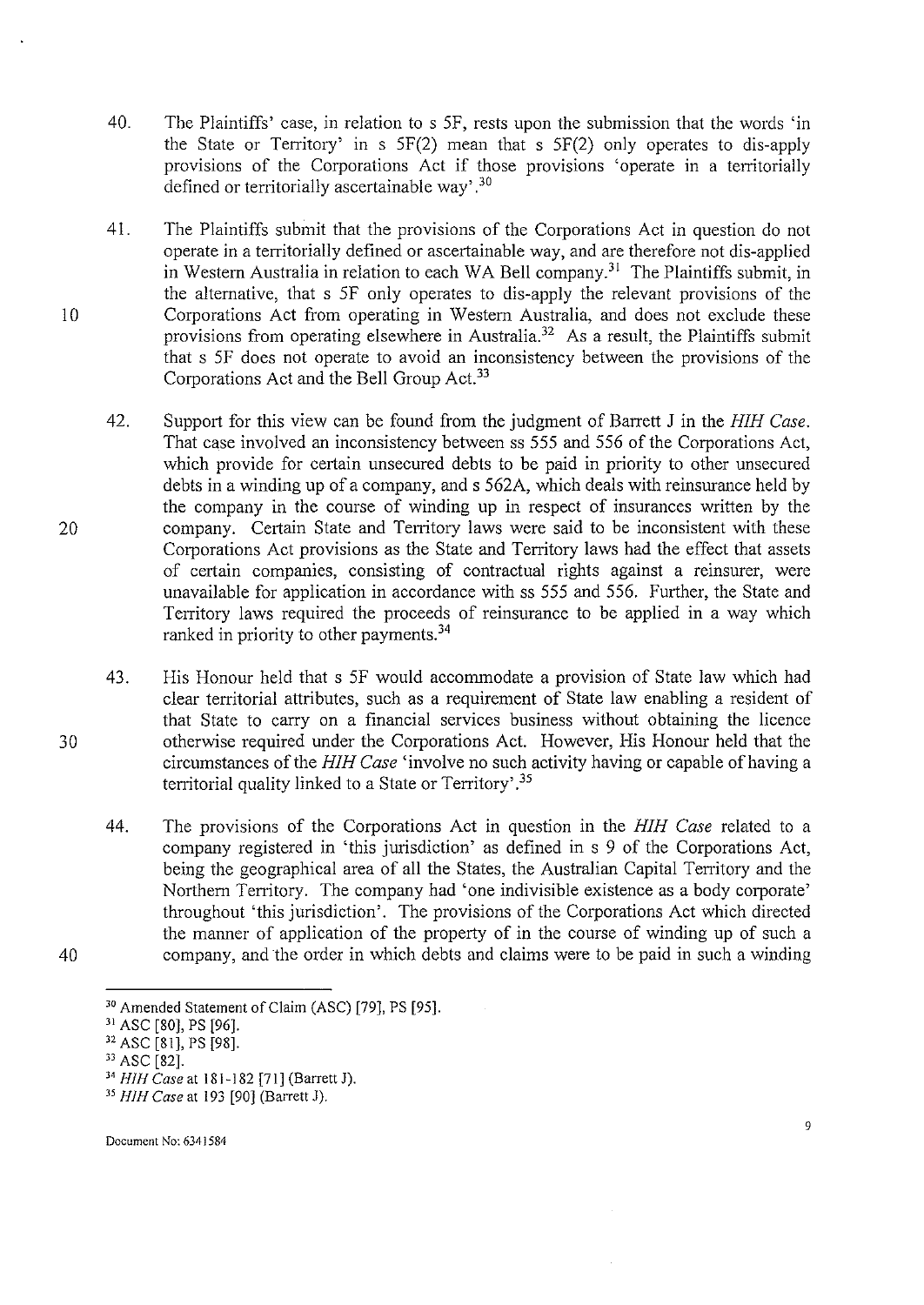up, could therefore not be regarded as applying 'in' any particular State or Territory, but rather in the whole of the area to which the Corporation Act's territorial operation extends.<sup>36</sup> Section 5F could therefore produce no meaningful result in relation to the State and Territory laws which sought to alter the operation of the Corporations Act.<sup>37</sup>

- 45. The Attorney-General submits that this interpretation of the words 'in a State or Territory' is, with respect, too broad.
- 10 46. Prior to the enactment of the Corporations Act, legislation referred to as the 'national scheme law' but cited as the *Corporations Law,* and contained in s 82 of the *Corporations Act 1989* (Cth), was applied as a law of each State or Territory by virtue of a law enacted by that jurisdiction. The State and Territory legislation applying the *Corporations Law* contained provisions that allowed an Act of that State or Territory to provide expressly that the Act had effect despite the *Corporations Law.38* This allowed States and Territories to legislate to displace or modify the operation of the *Corporations Law,* as it applied as a law of the relevant State or Territory, but only if this was done expressly.
- 20 47. The referral by the States to the Commonwealth of power to legislate in respect of matters contained in the Corporations Act resulted in the Corporations Act replacing the national scheme law, and the Corporations Act then applied by force of Commonwealth legislation rather than as a law of each State or Territory as the *Corporations Law* had done.
	- 48. However, the drafters recognised the pre-existing ability of States and Territories to modify the operation of the *Corporations Law* under provisions such as s 5(2) of the *Corporations (Queensland) Act 1990* (Qld), and recognised that such provisions would not have effect once the corporations legislation was enacted as a Commonwealth law. To ameliorate the effect of this, s 5F was inserted to allow States or Territories to modify provisions of the Corporations Act. However, to reflect the fact that States or Territories were only competent to amend or modify the operation of their own law, and not the law of the Commonwealth, the effect of s 5F was limited so that a matter excluded by a State or Territory would only be dis-applied in the State or Territory in relation to the declared matter. This intention is apparent from the Explanatory Memorandum to the Corporations Bill 2001 (Cth):

5.73 In addition to the issues arising from the potential operation of section I 09 of the Constitution, there are also issues arising from the fact that it is not generally within the competence of a Parliament of a State to amend or modify the operation of legislation of the Commonwealth ... States have from time to time enacted legislation that modifies the operation of the Corporations Law of the State concerned; and there are provisions of the Corporations Law that

40

<sup>36</sup> *HIH Case* at 193-194 [90]-[91] (Barrett J).

<sup>37</sup> *HIH Case* at 194 [92] (Barrett J).

<sup>&</sup>lt;sup>38</sup> See for example s 5(2 of the *Corporations (Queensland) Act 1990* (Qld). Identical provisions are to be found in the corresponding State and Territory legislation.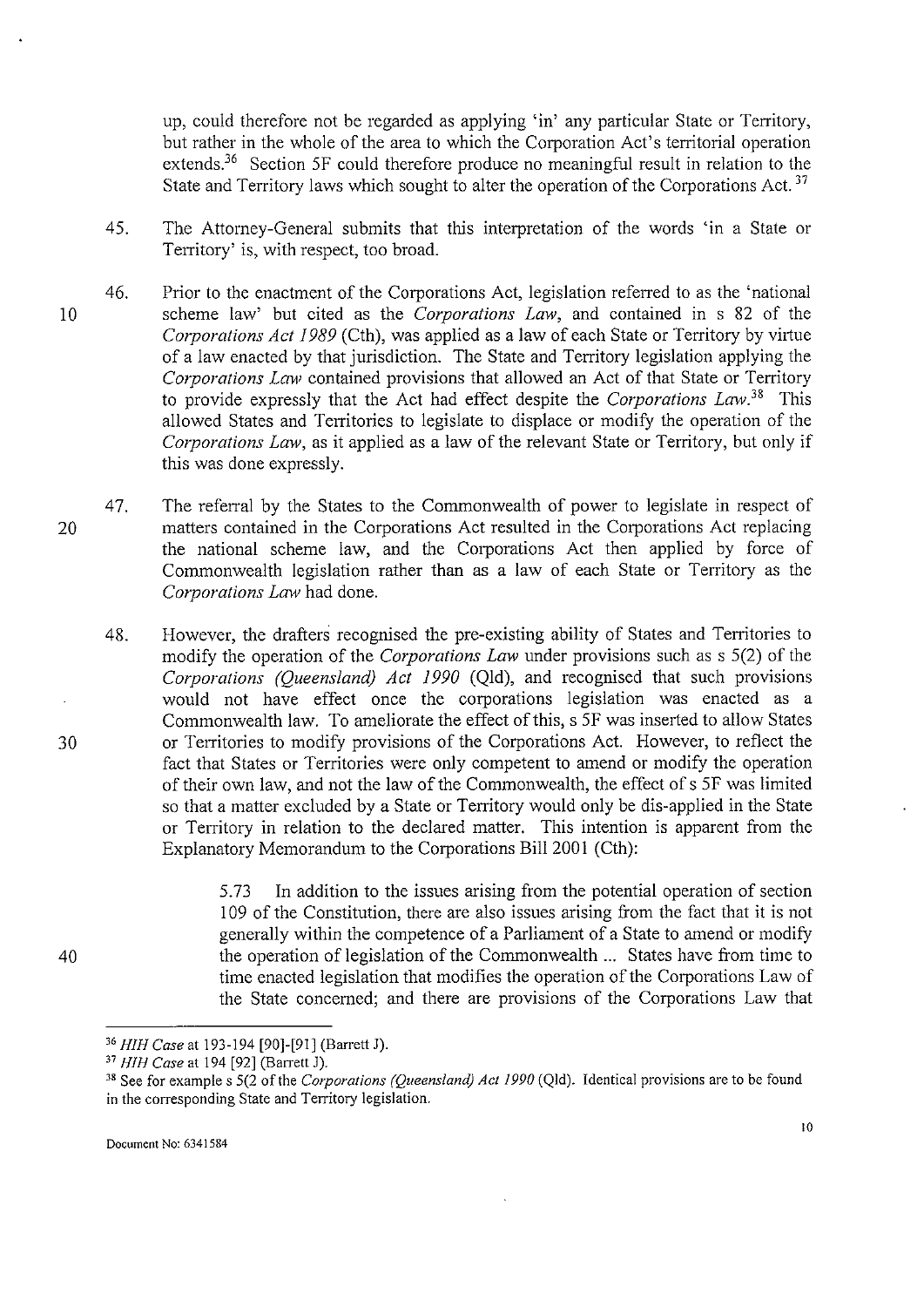modify the operation of other legislation of the relevant State. However, provisions of this kind would not generally have effect once the corporations legislation is enacted as federal law.

5.74 In order to ameliorate this outcome in relation to State and Territory laws:

- a provision of a State or Territory law may declare a matter to be an excluded matter, in relation to either the whole of the corporations legislation or a specified provision of the legislation. As a result, the corporations legislation (or the provision specified) will not apply in the State or Territory in relation to the declared matter (clause SF). It will then be open for the State or Territory to regulate the matter concerned.<sup>39</sup>
- 49. This reveals that the words 'in the State or Territory' in s 5F(2) were intended by the Parliament to reflect the limitation on State legislative power reflected under previous provisions such as s 5(2) of the *Corporations (Queensland) Act 1990* (Qld), rather than introduce a limitation on this power which restricts the power to provisions of the Corporations Act which involved an activity which has a 'territorial' quality, as Barrett J in the *HIH Case* put it, or to provisions that 'operate in a territorially defined or territorially ascertainable way', as the Plaintiffs put it.

50. This interpretation is further supported by  $s$   $5F(4)$ , which preserves the effect of provisions such as s 5(2) of the *Corporations (Queensland) Act 1990* (Qld). While s 5F(2) allows State or Territory laws enacted after commencement of the Corporations Act to dis-apply the Corporations Act by declaring a matter to be an excluded matter, s 5F(4) preserves State or Territory laws which were in force at the time the Corporations Act commenced and had the effect that a provision of the *Corporations Law* did not apply to a matter. Section 5F(4) has the effect that the provision of the Corporations Act that corresponds to the excluded provision of the *Corporations Law* 'does not apply *in the State or Territory* to the matter until that law of the State or Territory is omitted or repealed'.<sup>40</sup>

51. Clearly, s 5F(4) is intended to operate to preserve the effect of provisions such as s 5(2) of the *Corporations (Queensland) Act 1990* (Qld). The use of the words 'in the State or Territory' in  $s$  5F(4) should not be interpreted so as to impose an additional requirement that the operation of those laws should only be preserved in relation to matters which 'have a territorial quality linked to a State or Territory'. Likewise, the use of the same words in s 5F(2) should not be interpreted as imposing any additional limitation on the ability of a State or Territory to exclude by express provision the Corporations Act in relation to specified matters, by limiting the matters which can be excluded to matters which 'have a territorial quality linked to a State or Territory'.

10

20

30

<sup>&</sup>lt;sup>39</sup> Explanatory Memorandum to the Corporations Bill 2001 (Cth), [5.73]-[5.74].<br><sup>40</sup> Emphasis added.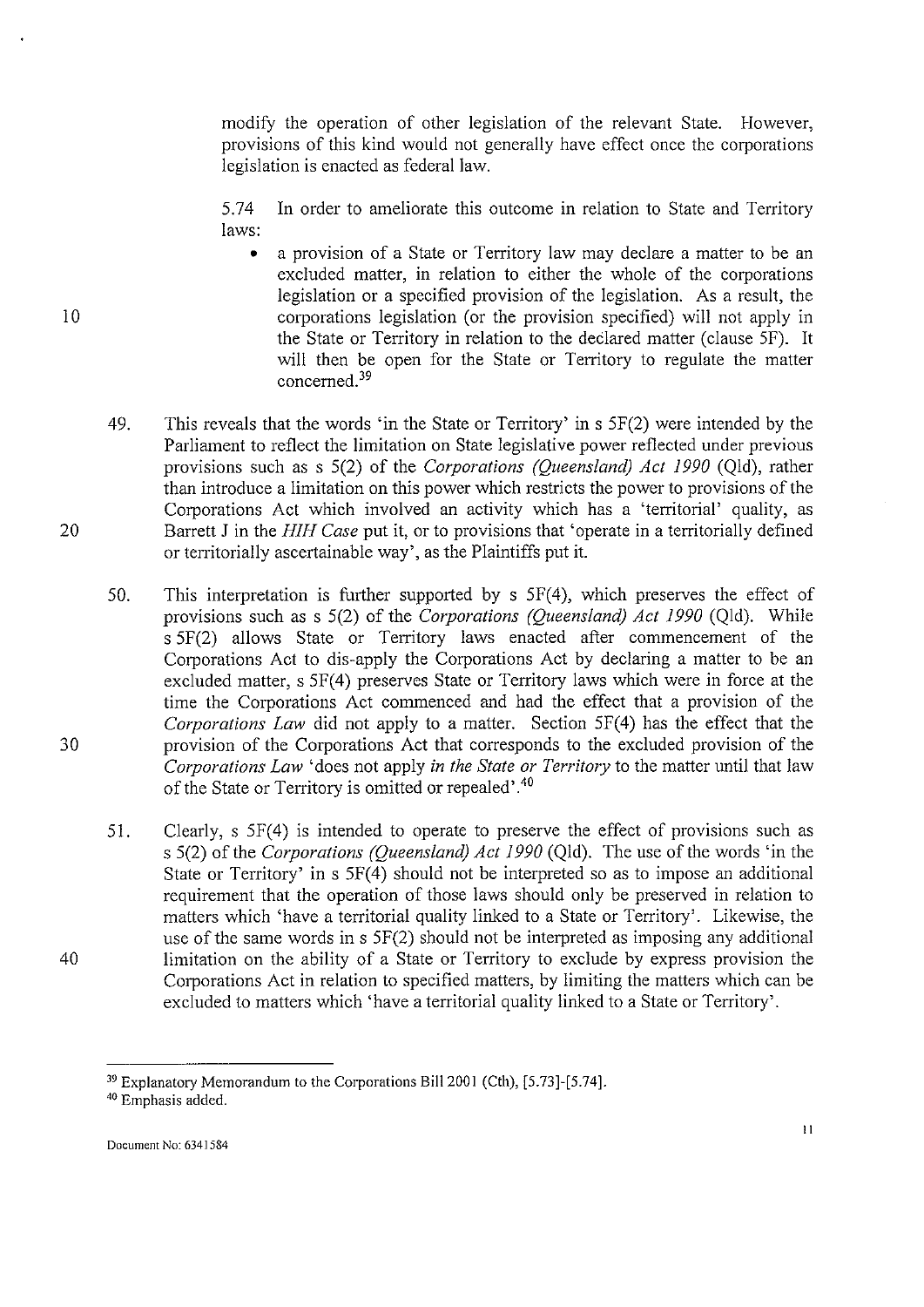52. This interpretation of s 5F was adopted by the Court of Appeal of the Supreme Court of Victoria in *Loo v Director of Public Prosecutions (Victoria)*,<sup>41</sup> where Winneke P held that:

> Furthermore, s 5F(2) goes a step further than s.5E by permitting a state law to declare a matter to be an "excluded matter" in relation to the whole or specified provisions of the *Corporations Act.* In that respect s.SF(l) and (2) replicate s.5(2) of the *Corporations (Vie.) Act* 1990, except that now the state legislation must use the language of "excluded matter" rather than merely "an express provision" that the state law is to have effect despite specified provisions of the Corporations Law. Indeed, as the authors of Ford's Principles of Corporations Law point out:

"The effect of State legislation enacted under s.5(2) of the *Corporations (Vie.) Act* 1990, before the commencement of the corporations legislation is preserved by s.5F(4), which has the effect that State ... laws of these kinds operate to exclude the provisions of the corporations legislation that correspond to the provisions of the old Corporations Law that have been excluded by the State ... law." 42

- 53. This passage supports an interpretation of s *SF* that the section preserves the rights of States or Territories to dis-apply the Corporations Act, both by continuing the effect of pre-existing State laws which expressly dis-applied the *Corporations Law* under s 5F(4), and by continuing to allow States to legislate in this manner under s 5F(2), albeit using the formulation of a declaration that a matter is an excluded matter, rather than the old requirement which merely required an express provision without any particular formulation.
- 54. This interpretation is also supported by judgments of the Supreme Courts of a number of States and the Federal Court which, although not expressly considering in detail the issue at hand, appear to have proceeded on the assumption that a State law made under s *SF* can dis-apply the Corporations Act by declaring the Corporations Act to be an excluded matter in relation to particular bodies incorporated under State law. For example:
	- the Supreme Court of Queensland appeared to accept that s *SF* could be used to declare an association incorporated under the *Associations Incorporation Act 1981*  (Qld) to be an 'excluded matter' for the Corporations Act, s  $5F<sub>1</sub><sup>43</sup>$
	- the Supreme Court of New South Wales has taken the same approach in relation to an association incorporated under the *Associations Incorporation Act 2009*

20

10

30

<sup>&</sup>lt;sup>41</sup> *Loo v Director of Public Prosecutions (Vic)* (2005) 192 FLR 271 at 285, [2005] VSCA 161.<br><sup>42</sup> *Loo v Director of Public Prosecutions (Vic)* (2005) 192 FLR 271 at 285, [2005] VSCA 161 at [25]<br>(Winneke P, with whom Cha

<sup>&</sup>lt;sup>43</sup> *Robson & Ors v Commissioner of Taxation* [2015] QSC 76 at [14]-[15] (Jackson J), *Gold Coast Commerce Club !ne* & *A nor v Body Corporate for Surfers Plaza Resort Community Titles Scheme 6388* [2008] QSC 323 at [82] (Dutney J).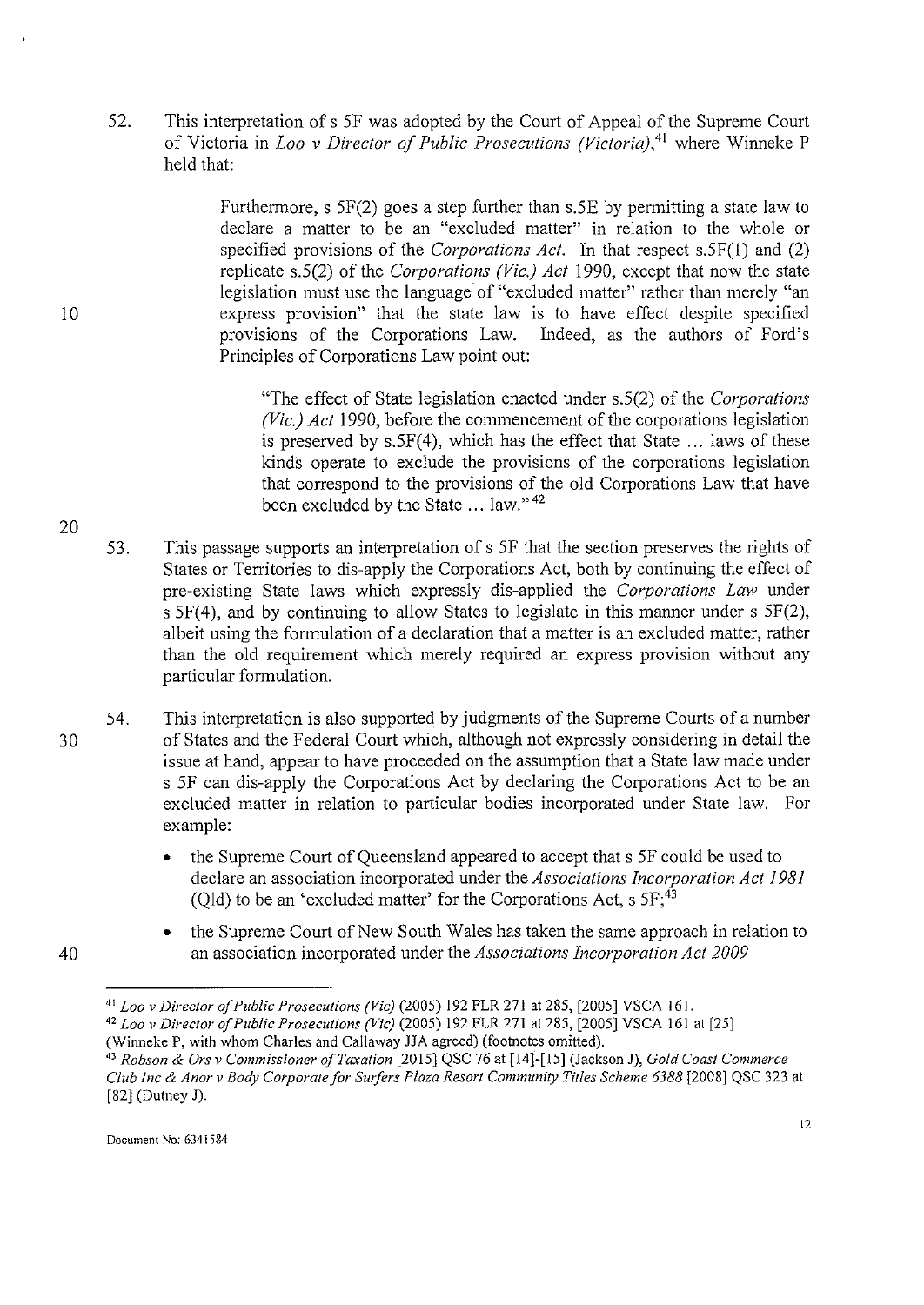(NSW),44 as has the Full Court of the Federal Court in relation to the *Incorporated*  Associations Act 1987 (WA):<sup>45</sup>

- the Full Court of the Supreme Court of South Australia appeared to proceed on the basis that the South Australian Parliament could declare a co-operative under the *Co-Operatives Act 1997* (SA) to be an excluded matter for the purposes of s *SF* in relation to the whole of the Corporations Act except to a specified extent,<sup>46</sup> and the Federal Court took a similar approach in relation to a co-operative under the *Co-operatives Act 1992* (NSW);47 and
- the Court of Appeal of the Supreme Court of New South Wales,<sup>48</sup> and the Supreme Court of New South Wales,49 apparently accepted that the New South Wales Parliament could, under s SF, exclude the operation of the Corporations Act in relation to an owners corporation constituted under the *Strata Schemes Management Act 1996* (NSW).
- 55. True it is these cases all involved bodies corporate created under State laws, yet it could no more be said of these incorporated associations and the like that they 'operate in a territorially defined or ascertainable way' in relation to the particular State, than it could be said of many companies incorporated under the Corporations Act operating principally in one State.
- 56. In practice, the winding up of such bodies is prone to involve creditors or assets (in particular chases in action) which are located in other States. Excluding the winding up provisions of the Corporations Act from applying to a winding up of these bodies would affect legal rights and obligations which might apply in other jurisdictions, not just the State concerned.
- 57. The Attorney-General submits that there is no apparent reason to conclude that the words 'in a State or Territory' in s SF should be interpreted to allow the winding up provisions of the Corporations Act to be excluded in relation to winding up of a body corporate incorporated under State law, but not allow these provisions to be excluded in relation to the winding up of a company incorporated under the Corporations Act.
	- 58. The Plaintiffs' argument that the words 'in the State' ins 5F(2) mean that s 5F(2) only operates to dis-apply provisions of the Corporations Act if those provisions 'operate in a territorially defined or territorially ascertainable way' misconstrues the effect of those words. Those words do not require application of a test of whether particular

20

<sup>44</sup>*Ahmedv Chowdhury* [2012] NSWSC 1452 at [88]-[89] (Lindsay J).

<sup>40 &</sup>lt;sup>45</sup> *Australian Securities and Investments Commission v Medical Defence Association of Western Australia Inc* (2005) 143 FCR 125 at 128-129, [2005] FCAFC 173 at [13]-[15] (Finn, Emmett and Conti JJ).

<sup>&</sup>lt;sup>46</sup> Re Riverland Fruit Co-Operative (In Liq) (2006) 203 FLR 310 at 313, [2006] SASC 302 at [8] (Debelle, Sulan and Layton JJ).<br><sup>47</sup> *The Airtourer Co-operative Limited v Millicer Aircraft Industries Pty Limited* [2004] FCA 1400 at [3]

<sup>(</sup>Branson J).<br><sup>48</sup> *2 Elizabeth Bay Road Pty Ltd v The Owners – Strata Plan No 73943* (2014) NSWLR 488 at 503,<br>[2014] NSWCA 409 at [69] (Leeming JA).

<sup>&</sup>lt;sup>49</sup> Eastmark Holdings Pty Limited v Kabraji [2012] NSWSC 802 at [47] (Hallen AsJ).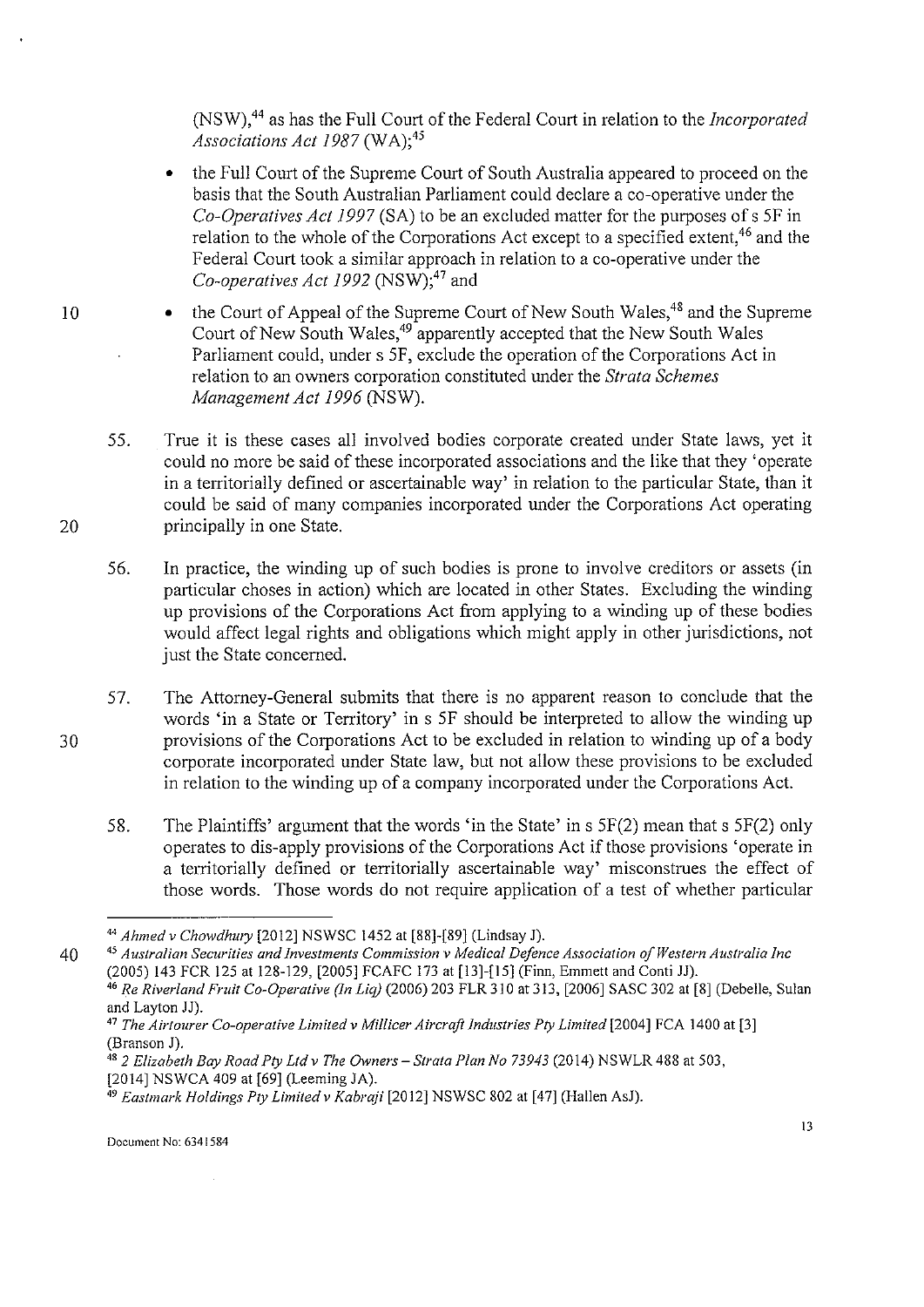provisions of the Corporations Act have an operation that can in some vaguely defined way be characterised as 'territorial'. Instead, the words reflect the ongoing ability of a State or Territory to exclude provisions of the Federal legislation, in the same way as States or Territories could previously exclude application of the State or Territory's own laws, when the *Corporations Law* was applied in each State by virtue of a law of that State.

- 10 59. The Attorney-General therefore submits that s 5F should not be limited in the way the Plaintiffs suggest, and that s 51 of the Bell Group Act is a valid use of the mechanism in s 5F to declare that the provisions of the Corporations Act is excluded in relation to WA Bell Companies. The provisions of the Bell Group Act which determine the manner in which the WA Bell Companies are to be wound up can therefore apply according to their terms, without any inconsistency arising with the winding up provisions of the Corporations Act.
	- 60. To the extent that the judgment of Barrett J in the *HIH Case* held otherwise, the Attorney-General respectfully submits that that decision is wrong and should be overturned.
- 20 30 61. The Attorney-General recognises that this interpretation means that provisions of the Corporations Act which are capable of having ramifications Australia wide, including perhaps the provisions of Chapter 5, may be excluded by States, and this may detract from the operation of what is intended to be a national scheme for corporate regulation. That, however, is a result of the limit on Commonwealth constitutional power which means that the Commonwealth relies on State referral of power to implement the national scheme. Just as the States could detract from the national scheme by express State laws under previous provisions such as s 5(2) of the *Corporations (Queensland) Act 1990* (Qld), States are still able to detract from the national scheme by enacting State laws which utilise the mechanism under s 5F of the Corporations Act.
	- 62. Although there may be situations where such a detraction may work against the national interest, s 5F(3) appears to provide an answer to such concerns as it allows the Commonwealth, by regulation, to restrict the States' power to exclude particular provisions of the Corporations Act under s  $5F(2)$ .<sup>50</sup> Any such concerns should be addressed through use of this mechanism rather than by a restrictive interpretation of State legislative power as a result of importing an additional requirement of a 'territorial' nature into States' ability to utilise the mechanism ins 5F.
- 40 *Section 5G* 
	- 63. The other main provision in Part l.IA is s 50, which is headed 'Avoiding direct inconsistency arising between the Corporations legislation and State and Territory laws'. Section 5G sets out the interaction between the Corporations Act and certain

 $50$  Section 5F(5) makes similar provision in relation to s 5F(4).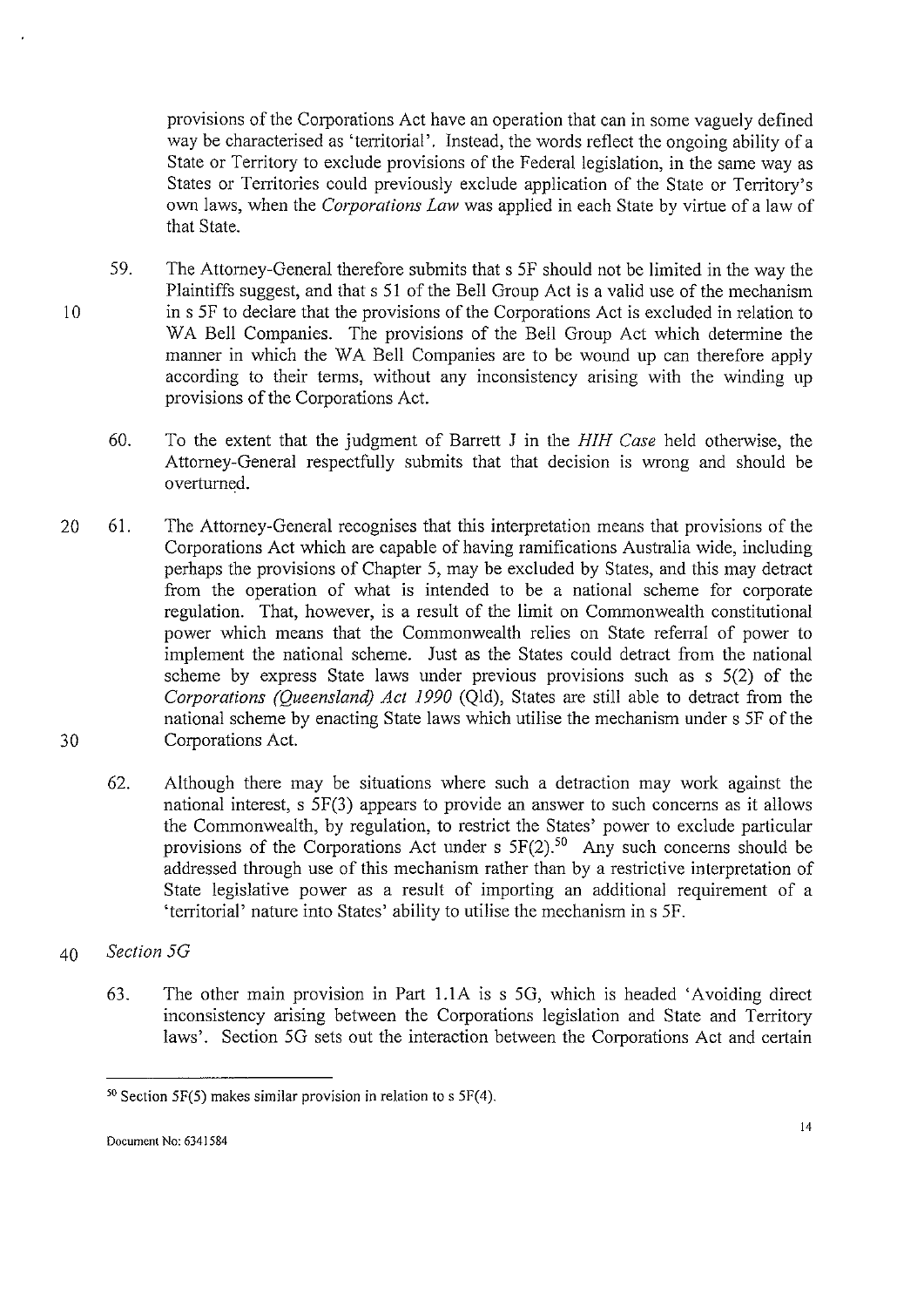provisions of a law of a State or Territory which meet conditions set out in the table in s 5G(3).

- 64. It does not appear to be disputed that the provisions of Parts 3, 4 and 5 and ss 55 and 56(3) the Bell Group Act are each a 'post-commencement provision' as defined in s 5G(l4) of the Corporations Act, as the provisions were enacted and came into force on or after the commencement of the Corporations Act and have not been materially amended after commencement.
- 10 65. The Plaintiffs also appear to accept that these provisions meet the condition set out in Item 3 of the table in s 5G(3), as s 52 of the Bell Group Act declares those provisions to be a 'Corporations legislation displacement provision' for the purposes of s  $5G<sup>51</sup>$ 
	- 66. It therefore appears to be common ground that the interaction of any direct inconsistency between the relevant provisions of the Bell Group Act and the Corporations Act is determined by s *SG,* to the extent that the Corporations Act provisions are not effectively excluded as a result of s *SF.*
- 20 67. Sub-sections (4) to (!I) of s *SG* set out various situations in which an inconsistency may arise between a State or Territory law to which s *SG* applies and the Corporations Act. The main sub-section which would be applicable is  $5\overline{G(8)}$ , which provides:

# *External administration under State and Territory laws*

(8) The provisions of Chapter 5 of this Act do not apply to a scheme of arrangement, receivership, winding up or other external administration of a company to the extent to which the scheme, receivership, winding up or administration is carried out in accordance with a provision of a law of a State or Territory.

15

- 68. Section 5G(8) does not contain the words 'in a State or Territory' which are found in s *SF.* To the extent that those words limit the scope of s *SF* to Corporations Act provisions which have some 'territorial' operation, as the Plaintiffs suggest, no such limitation would apply to s 5G(8).
- 69. The Plaintiffs contend that s 5G(8) should be construed as only excluding the particular part of Chapter 5 which corresponds to the particular form of external administration contemplated by the law of the State.<sup>52</sup> In that regard, the Plaintiffs appear to contend for an interpretation of the terms 'external administration' and 'administration' in s 5G(8) which is limited to voluntary administration entered into under Part 5.3A of Chapter 5 of the Corporations Act. That interpretation is not apparent from the wording of s 5G(8), which uses the phrase 'External administration under State and Territory laws' in the heading to refer to different types of external

30

 $51$  ASC, [83]-[84].<br> $52$  PS [109]-[110].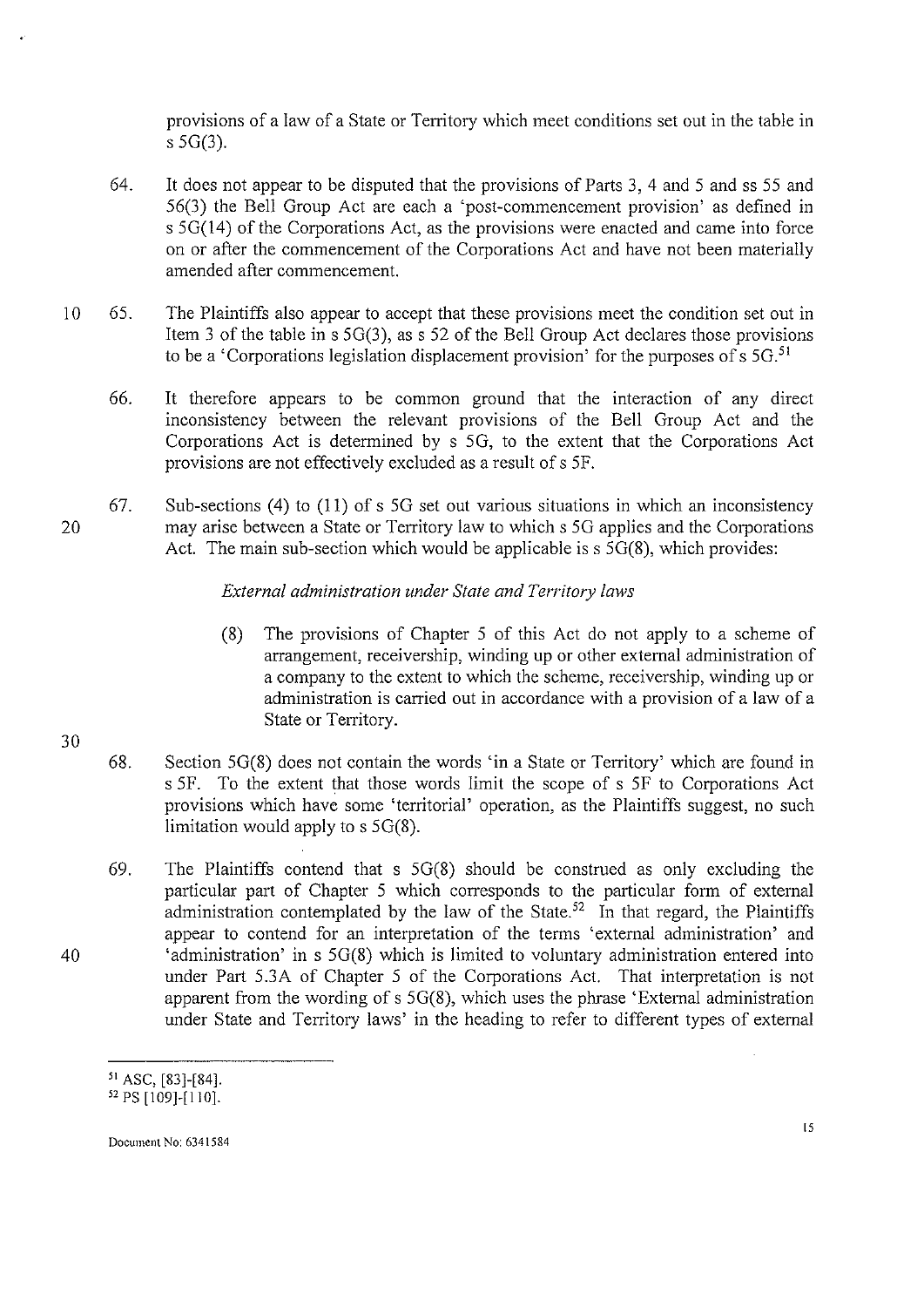administration referred to in s 5G(8) being 'a scheme of arrangement, receivership, winding up **or other external administration'** (emphasis added). That interpretation is also inconsistent with the Explanatory Notes to the Corporations Bill 2001 (Cth) which make clear by way of example that the whole of Chapter 5 can be excluded by a State law which provides for a winding up:

For example, despite Bill clause 583, Bill Chapter 5 does not apply to the winding up of a Part 5.7 body to the extent that the winding up is carried out in accordance with a provision of a law of a State. $53$ 

(emphasis added)

- 70. In terms, the Explanatory Notes, consistently with the terms of s 5G, contemplate that a corporation such as a WA Bell Group Company, may by State legislation be withdrawn from the operation of Part 5.7 of the Corporations Act. Thus, s 5G reflects the distribution of powers between the Commonwealth and the States, reserving to the States the prerogative in respect of a corporation to withdraw its winding up or external administration from the operation of the Corporations Act.
- 20 71. The Attorney-General submits that s 5G(8) should be interpreted as allowing a State mechanism which provides for any form of external administration of a company to displace the whole of Chapter 5, to the extent of any inconsistency.
	- 72. The Plaintiffs also contend that the legislative mechanism in the Bell Group Act does not constitute a 'winding up'. In the alternative, they contend that even if it does constitute a 'winding up', it constitutes the winding up of the Authority rather than the WA Bell Group Companies.<sup>54</sup>
- 30 73. The Attorney-General submits that those contentions should not be accepted. The Attorney-General submits that the relevant provisions of the Bell Group Act do allow for the carrying out of a form of external administration of the WA Bell Companies. Section 4(b) provides that one object of the Bell Group Act is:

to provide a form of external administration of WA Bell Companies;

74. Part 3 of the Bell Group Act effects a transfer of property of the WA Bell Companies to the Authority, provides for the treatment of liabilities of WA Bell Companies, makes the Authority the administrator of each WA Bell Company and provides for the dissolution of WA Bell companies.

40

10

75. Part 4 is headed 'Completion of winding up ofWA Bell Companies' and sets out how the Authority is to fulfil this role by obtaining information from liquidators of the WA Bell Companies, determining the property and liabilities of the WA Bell Companies,

<sup>&</sup>lt;sup>53</sup> Explanatory Memorandum to the Corporations Bill 2001 (Cth), [5.67]. 54 ASC [88].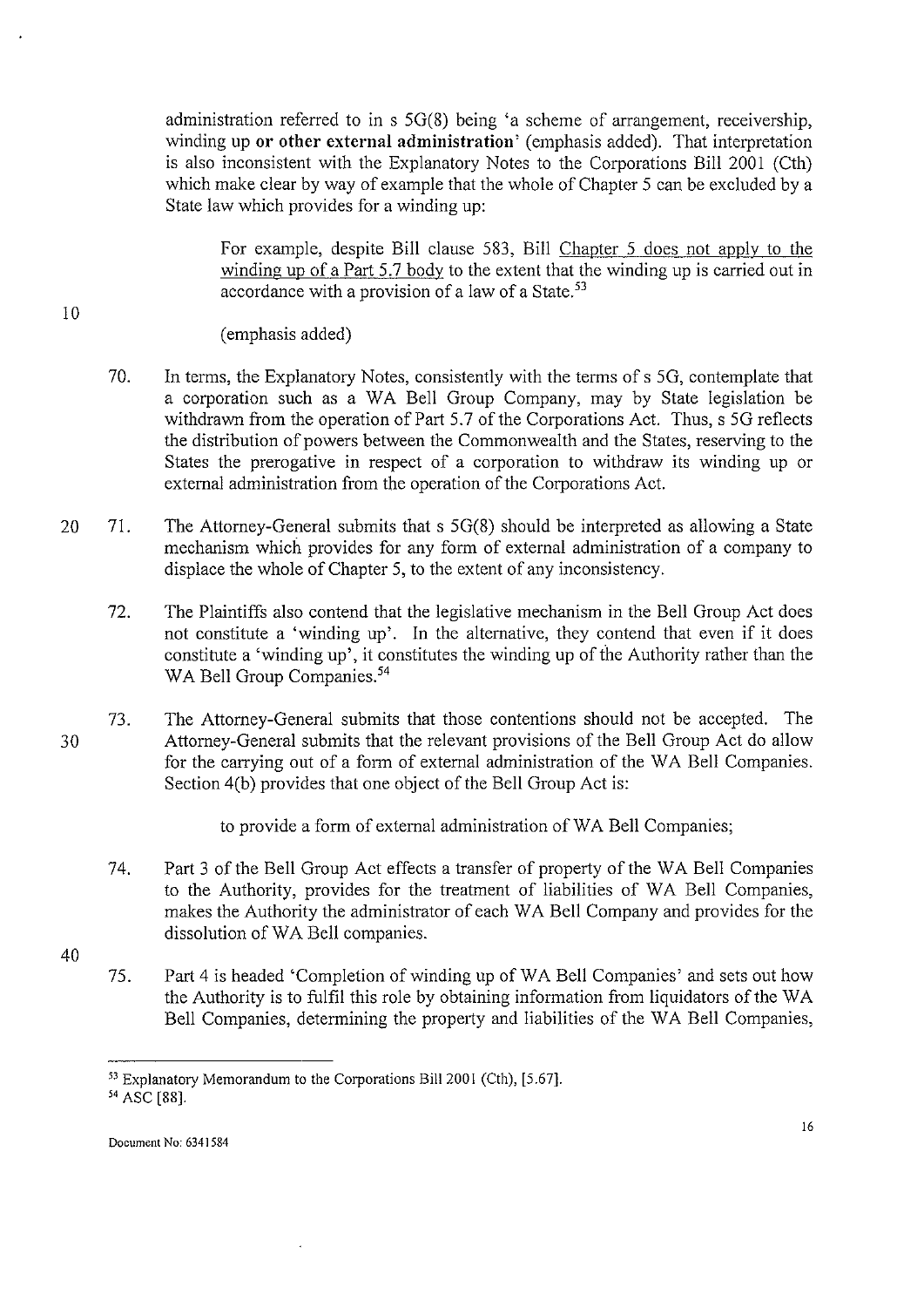and reporting to the Minister with information and recommendation as to the property and liabilities. Part 4 also provides for the Minister to submit reports of the Authority to the Governor, for the Governor to determine amounts to be paid in respect of liabilities, and for the Authority to give effect to those determinations.

- 76. Part 5 completes this process by closing the fund established by the Act, vesting any remaining property in the State of Western Australia, and reporting of the Administrator on the carrying out of the Authority's functions.
- 10 77. In effect, the Bell Group Act provides a mechanism by which the external administration of the WA Bell Group Companies is achieved. It involves the ascertainment of the property and liabilities of the W A Bell Group Companies, the realisation of that property and its distribution to creditors in satisfaction of the companies' liabilities. This is the essence of the process of winding up, as described by Barrett J in the *HIH Case*.<sup>55</sup> This is so notwithstanding that the winding up or external administration is achieved by the bespoke mechanism of the Bell Group Act, which creates a statutory authority to fulfil the role which would otherwise be fulfilled by liquidators under the Corporations Act. Indeed, once it is accepted that s 5G(8) allows a State to displace Chapter 5 of the Corporations Act in relation to a form of external administration carried out in accordance with State law, the plenary power of a State legislature suggests that it is a matter for the State legislature to determine the nature and form of the administration which is to apply in place of Chapter 5. 20

78. In the current circumstances, it is apparent that the Western Australian State legislature considered that the mechanism in the Bell Group Act was the most appropriate mechanism for completing the external administration of the numerous WA Bell Group Companies. In that regard, the difficulties of having different liquidators appointed to different members of the same corporate group has been long recognised by the Courts. For example, Lucas J of the Queensland Supreme Court, in *Re Keith Morris Pty Ltd* & *Ors,* 56 held that in the case of a number of companies in the same group, provided there was no conflict of interest: it would be:

> ... desirable from the point of view of ease of administration and expenses that the liquidation of each of the companies should be undertaken by the same liquidator or liquidators; <sup>57</sup>

79. This approach was also followed by the Supreme Court of Western Australia in *Re Bruton Pty Ltd and the Companies (WA) Code*,<sup>58</sup> and a similar approach has been adopted by the Federal Court in relation to the winding up of the failed Westpoint group of companies, where it was considered that appointment of a single set of

30

*<sup>55</sup> H!H Case* at 195-196 [97] (Barrett J).

<sup>56</sup>*In the matter of Keith Morris Pty Ltd, K.D. Morris* & *Sons (NSW) Pty Ltd, Kirr Investments Pty Ltd* (1975- 1976) ACLC 28,244.<br><sup>57</sup> In the matter of Keith Morris Pty Ltd, K.D. Morris & Sons (NSW) Pty Ltd, Kirr Investments Pty Ltd (1975-

<sup>1976)</sup> ACLC 28,244 at 28,246 (Lucas J).<br><sup>58</sup> Re Bruton Pty Ltd and the Companies (WA) Code (1990) 2 ACSR 277 at 281 (Master Ng).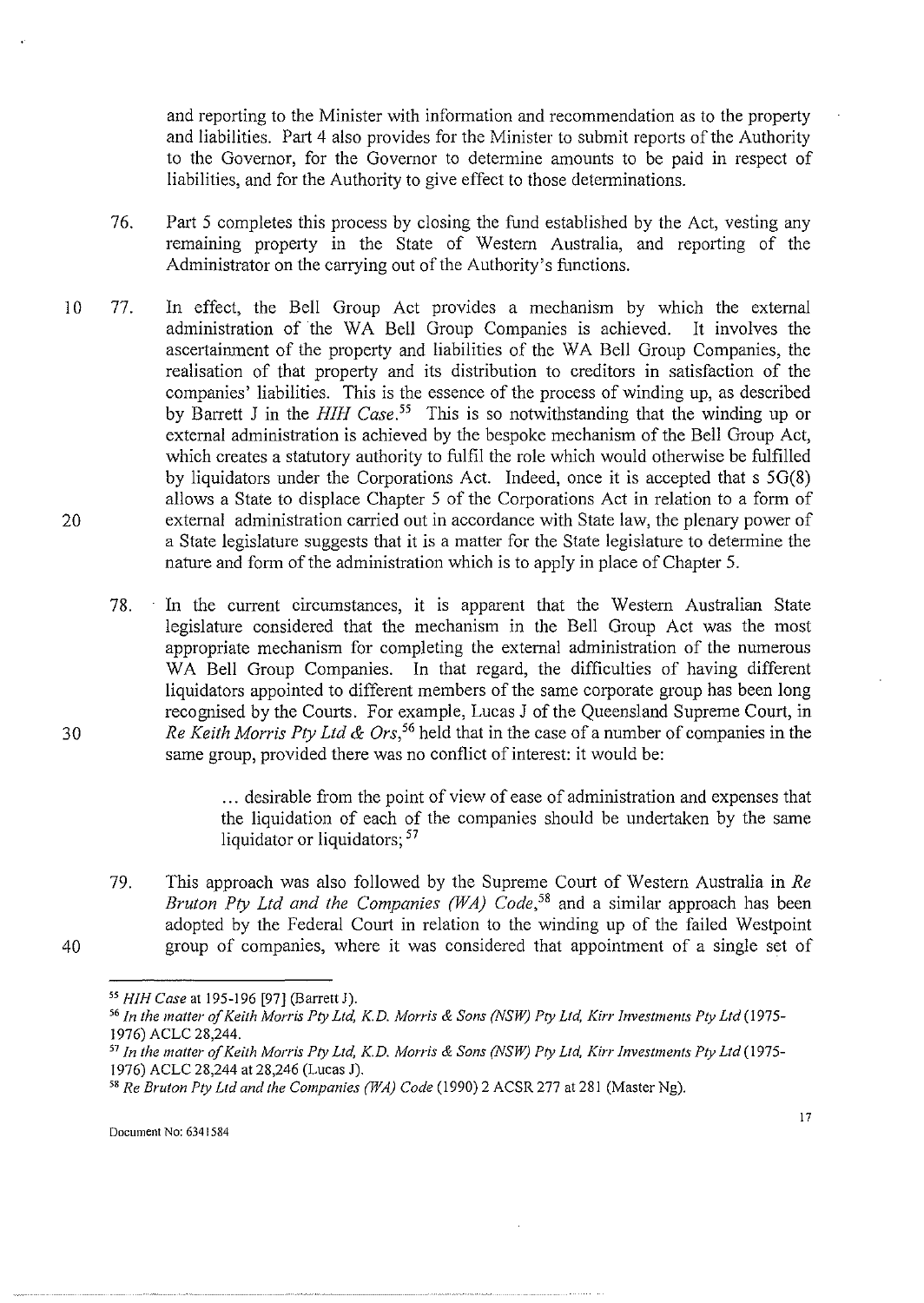liquidators to wind up the numerous group companies would 'advance the efficiency of the liquidation'.<sup>59</sup>

- 80. Yet, the Courts have also recognised the potential for conflict of interest on the part of liquidators to arise, necessitating the removal and replacement of liquidators and adversely affecting the efficiency of the external administration.<sup>60</sup> The potential for a conflict of interest to arise in a situation where multiple group companies and multiple liquidators exist, and the mechanism in the Bell Group Act appears to be a reasonable policy response adopted by the Western Australian State legislature to attempt to avoid any such conflict.
- 81. Lastly, as the Attorney-General has submitted in paragraph 9 above, the fact that the *pari passu* distribution of assets is a feature of a winding up under Chapter 5 of the Corporations Act does not necessarily mean that this must also be a feature of a particular mechanism for external administration chosen by a State legislature.
- 82. It is a matter for the Western Australian State legislature to determine the mechanism of external administration most appropriate to the unique factual circumstances of the WA Bell Group Companies. The fact that the mechanism in the Bell Group Act does not reflect some aspects of the mechanisms in Chapter 5 of the Corporations Act does not deprive the State mechanism of its character as a mechanism for external administration to which s 5G is capable of applying. Indeed, to require a State mechanism to share the features of Chapter 5 of the Corporations Act would deprive s 5G of its effectiveness as it would limit a State legislature to implementing in State law a mechanism similar in effect to the mechanism that would apply in any event under the Corporations Act.
- 30 83. The Attorney-General therefore submits that the provisions of Parts 3 to 5 of the Bell Group Act provide for the carrying out of a winding up or other form of external administration of the WA Bell Group Companies. The provisions of Chapter 5 of the Corporations Act do not apply to the carrying out of that winding up or external administration as a result of s 5G(8), and this avoids inconsistency between the provisions of the Bell Group Act and the majority of the provisions of the Corporations Act which the Plaintiffs allege give rise to inconsistency.
	- 84. Two other sub-sections of s 5G may apply to prevent any inconsistency with the Bell Group Act arising from the remaining provisions of the Corporations Act which are outside Chapter 5. First, s 5G(4) provides as follows:

10

20

<sup>59</sup>*Australian Securities and Investments Commission v Westpoint Corporation Pty Ltd {ACN 009 395 751)* 

<sup>&</sup>lt;sup>60</sup> See for example *Re Queensland Stations Pty Ltd (in liq); Re Coutts Finance Pty Ltd; Re Coutts Townsville Pty* Ltd (1991) 9 ACLC 1,341 which involved liquidation of three companies part of the Coutts Group of companies, *Re Club Superstores Australia Pty Ltd (in liq)* (1993) 10 ACSR 730 (Thomas J), applied in *Hughes v Westgem Investments Pty Ltd (recs and mgrs. Apptd) (No 3)* [20 12] WASC 360, and *Re Giant Resources Ltd* [1991] I Qd R 107 (Ryan J) in which an alleged conflict of interest arose due to the conduct of the provisional liquidators failing to take steps to challenge securities granted by subsidiaries of the company being wound up.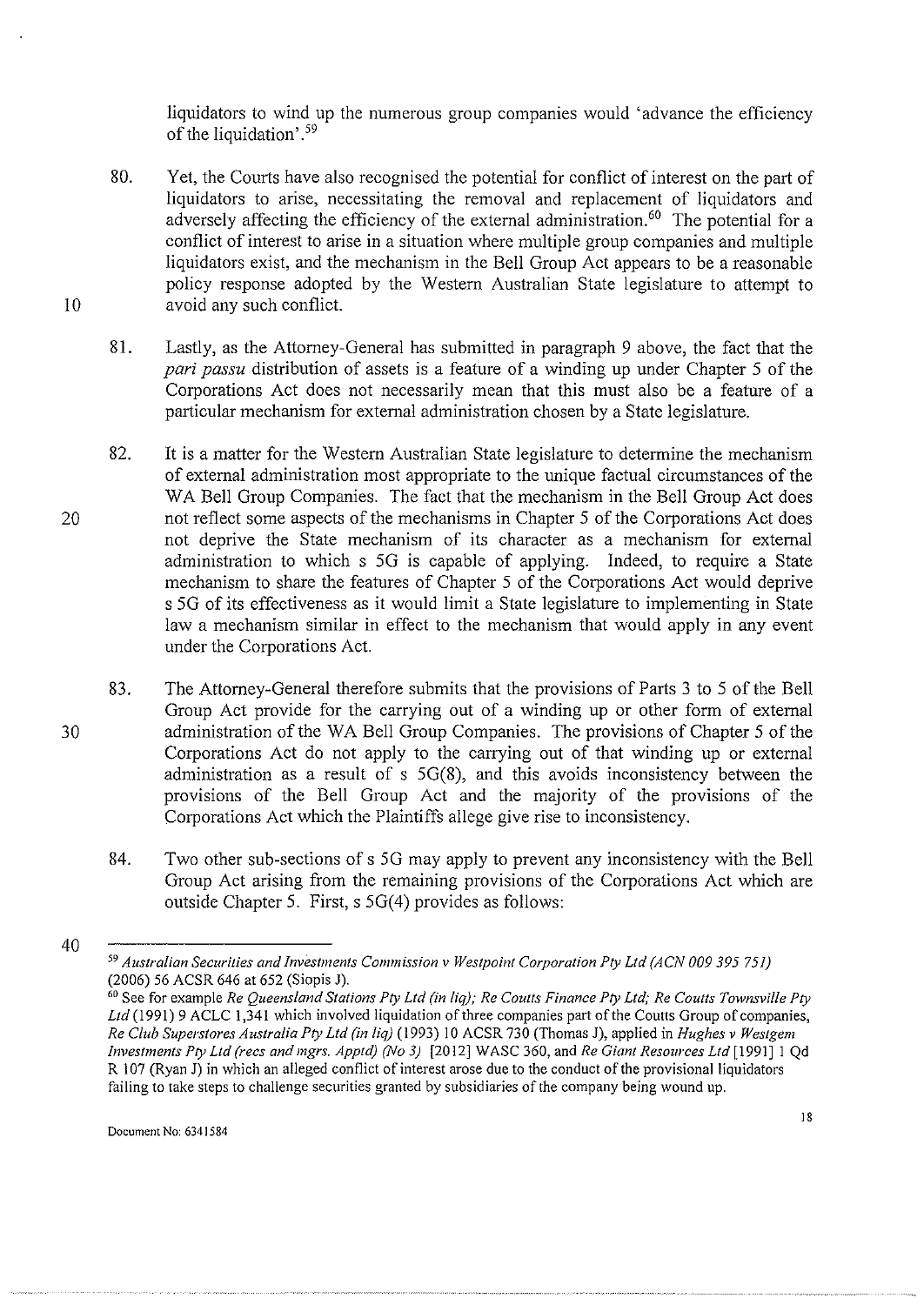*State and Territory laws specifically authorising or requiring act or thing to be done* 

- (4) A provision of the Corporations legislation does not:
	- (a) prohibit the doing of an act; or
	- (b) impose a liability (whether civil or criminal) for doing an act;
- 10 if a provision of a law of a State or Territory specifically authorises or requires the doing of that act.
	- 8S. Again s, SG(4) does not contain the words 'in a State or Territory' so would apply despite any limitation on the scope of operation of the sub-section which the Plaintiffs allege those words create.
		- 86. Second, s 5G(11) provides as follows:

*State and Territory laws specifically authorising or requiring act or thing to be done* 

- (11) A provision of the Corporations legislation does not operate in a State or Territory to the extent necessary to ensure that no inconsistency arises between:
	- (a) the provision of the Corporations legislation; and
	- (b) a provision of a law of the State or Territory that would, but for this subsection, be inconsistent with the provision of the Corporations legislation.
- 87. It is true that this sub-section contains the words 'in a State or Territory' and so its operation is confined by any limitation which those words impose. In the *HIH Case,*  Barrett J held that these words should be interpreted in the same way as his Honour interpreted them in s 5F, that is, as meaning that s  $5G(11)$  applies only in respect of provisions of the Corporations legislation which are capable of having a territorial operation.<sup>61</sup>
- 88. The Attorney-General however submits that these words should be construed in the same manner outlined above in relation to s  $SF$ . That is, s  $5G(11)$  is capable of operating in relation to any provisions of the Corporations Act rather than provisions which have a territorial operation. This means that, where a State law meets the conditions ins SG(3), any inconsistency with the Corporations Act will be resolved in favour of the State law. In that regard, s SG(4) to (10) can be seen as particular examples of inconsistencies which may arise, which s 5G(11) operating as a 'catch-

30

40

<sup>&</sup>lt;sup>61</sup> HIH Case at 195 [94] (Barrett J).